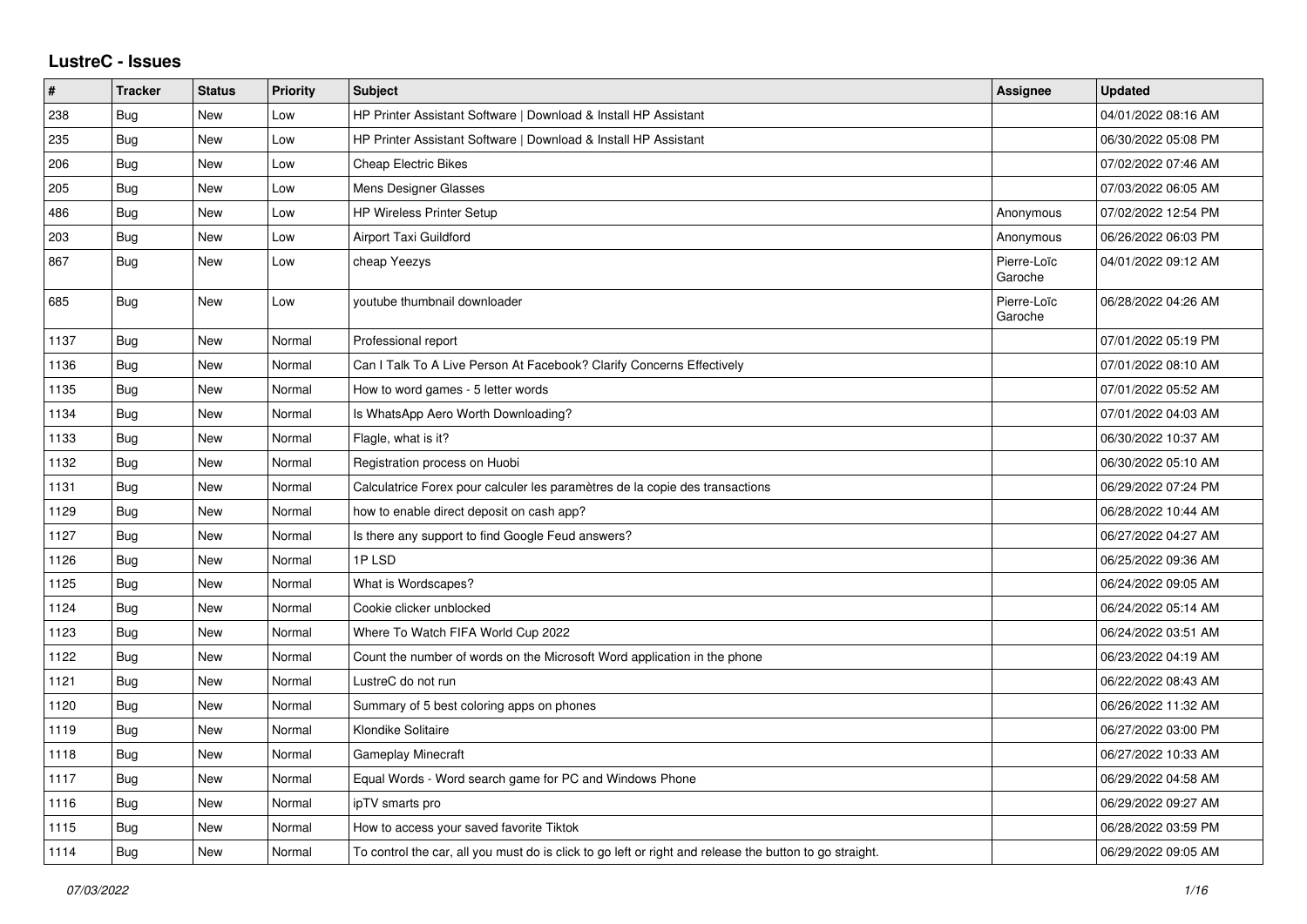| $\vert$ # | <b>Tracker</b> | <b>Status</b> | <b>Priority</b> | Subject                                                                                                                                                  | <b>Assignee</b> | <b>Updated</b>      |
|-----------|----------------|---------------|-----------------|----------------------------------------------------------------------------------------------------------------------------------------------------------|-----------------|---------------------|
| 1113      | Bug            | New           | Normal          | Press the button to control your car                                                                                                                     |                 | 06/20/2022 12:09 PM |
| 1112      | Bug            | New           | Normal          | What Cash App Policy Says If Random Person Sent Me Money On Cash App?                                                                                    |                 | 06/27/2022 02:39 AM |
| 1111      | Bug            | New           | Normal          | LOLBeans is a fun battle royale game where you race with other players while avoiding obstacles. Reach the end<br>of the course in competitive gameplay! |                 | 07/01/2022 05:08 AM |
| 1108      | Bug            | <b>New</b>    | Normal          | Six Guns Mod Apk Answers Your Questions                                                                                                                  |                 | 06/26/2022 06:26 PM |
| 1106      | Bug            | New           | Normal          | How Do I Get Cash App ++ Without Confronting Any Technical Glitches?                                                                                     |                 | 06/25/2022 09:53 PM |
| 1104      | Bug            | New           | Normal          | Idle game fix bug                                                                                                                                        |                 | 06/26/2022 06:52 PM |
| 1103      | Bug            | New           | Normal          | Idle game fix bug                                                                                                                                        |                 | 06/25/2022 09:08 PM |
| 1102      | Bug            | New           | Normal          | Charlottesville Travel Guide?                                                                                                                            |                 | 06/26/2022 07:44 AM |
| 1101      | Bug            | New           | Normal          | How to Delete Cash App History at once?                                                                                                                  |                 | 06/27/2022 01:33 PM |
| 1098      | <b>Bug</b>     | New           | Normal          | Life of a Fisherman                                                                                                                                      |                 | 06/26/2022 05:16 PM |
| 1097      | Bug            | New           | Normal          | Race and experience new life.                                                                                                                            |                 | 06/26/2022 04:22 PM |
| 1096      | Bug            | New           | Normal          | Race and experience new life.                                                                                                                            |                 | 06/26/2022 06:07 PM |
| 1094      | Bug            | New           | Normal          | What time does direct deposit hit Cash App?                                                                                                              |                 | 06/14/2022 03:27 PM |
| 1092      | <b>Bug</b>     | New           | Normal          | Ellison Estate Vineyard                                                                                                                                  |                 | 06/20/2022 12:03 PM |
| 1091      | Bug            | New           | Normal          | Find family fun indoors and outdoors in the Jungfrau Region                                                                                              |                 | 06/14/2022 09:33 AM |
| 1090      | <b>Bug</b>     | New           | Normal          | Pay Someone To Do My Assignment                                                                                                                          |                 | 06/11/2022 03:15 PM |
| 1089      | Bug            | New           | Normal          | Pay Someone To Do My Assignment                                                                                                                          |                 | 06/15/2022 04:44 AM |
| 1087      | Bug            | New           | Normal          | How do new writers start out?                                                                                                                            |                 | 06/29/2022 10:43 AM |
| 1084      | <b>Bug</b>     | New           | Normal          | <b>Trippie Redd</b>                                                                                                                                      |                 | 06/11/2022 09:05 AM |
| 1083      | Bug            | New           | Normal          | coin base review                                                                                                                                         |                 | 06/11/2022 09:13 AM |
| 1082      | Bug            | New           | Normal          | Reset chime bank password without phone number                                                                                                           |                 | 06/15/2022 11:56 AM |
| 1080      | Bug            | New           | Normal          | How to use Math Wallet   Nexo wallet   CoinTiger Exchange                                                                                                |                 | 06/15/2022 11:56 AM |
| 1079      | <b>Bug</b>     | New           | Normal          | How to get cheap psychology assignment?                                                                                                                  |                 | 06/15/2022 06:00 AM |
| 1078      | <b>Bug</b>     | New           | Normal          | What Bank Is Cash App On Plaid? Find Clarity And Assistance                                                                                              |                 | 06/15/2022 11:56 AM |
| 1077      | Bug            | New           | Normal          | Les excellentes façons d'utiliser ces images                                                                                                             |                 | 07/02/2022 03:37 AM |
| 1076      | <b>Bug</b>     | New           | Normal          | DedicatedHosting4u                                                                                                                                       |                 | 06/11/2022 09:15 AM |
| 1073      | <b>Bug</b>     | New           | Normal          | <b>Cricut Design Space</b>                                                                                                                               |                 | 07/01/2022 06:20 AM |
| 1072      | Bug            | New           | Normal          | ij.start canon                                                                                                                                           |                 | 06/21/2022 06:56 PM |
| 1071      | Bug            | New           | Normal          | Cinema HD Review - Cinemahdv2.net                                                                                                                        |                 | 06/21/2022 06:54 PM |
| 1069      | Bug            | New           | Normal          | how to get cash app support phone number 24*7 available                                                                                                  |                 | 06/29/2022 05:37 PM |
| 1068      | Bug            | New           | Normal          | 123.hp.com/laserjet                                                                                                                                      |                 | 05/31/2022 12:22 PM |
| 1067      | Bug            | New           | Normal          | Cricut.com/setup                                                                                                                                         |                 | 05/31/2022 12:19 PM |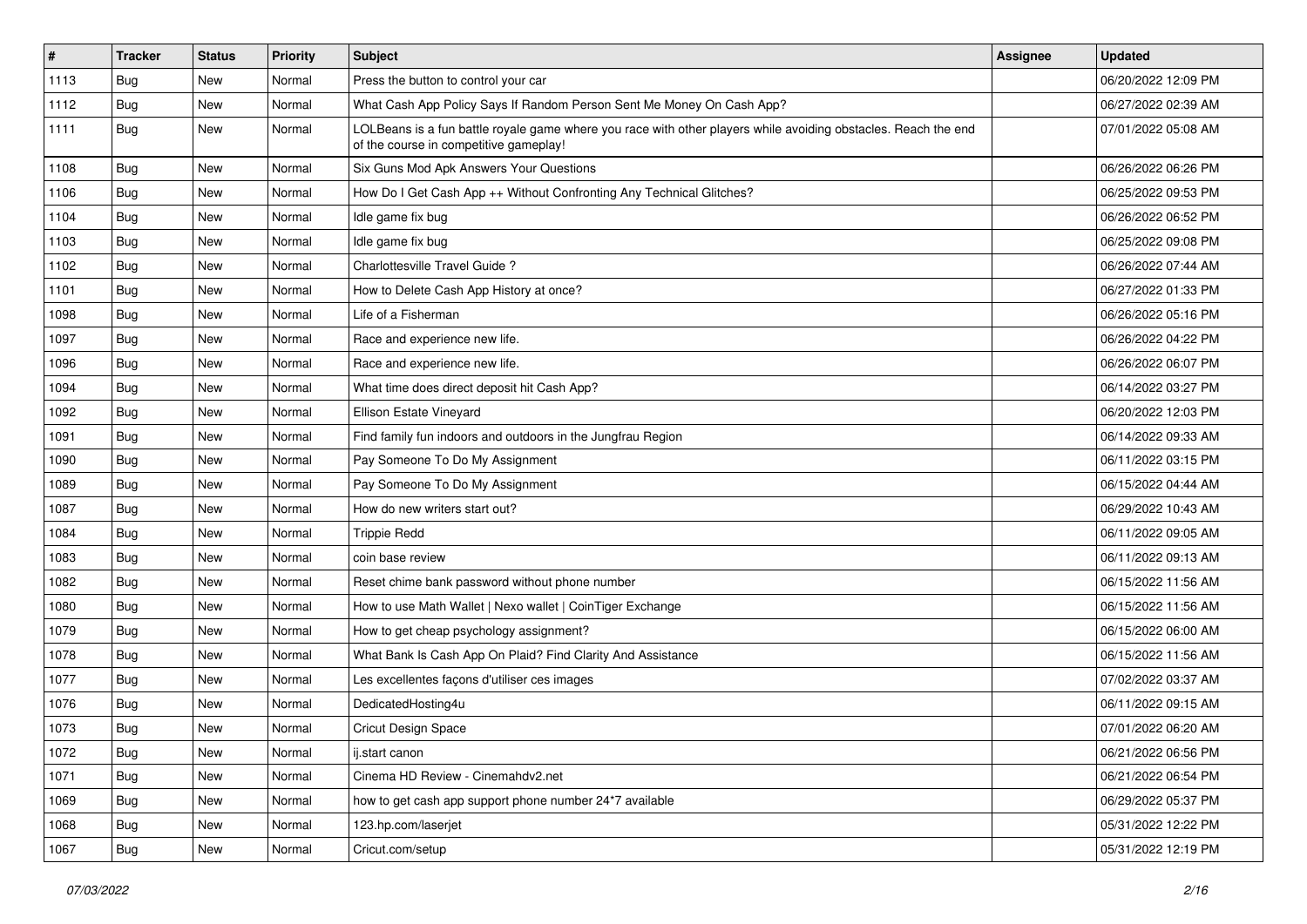| $\vert$ # | <b>Tracker</b> | <b>Status</b> | <b>Priority</b> | Subject                                                                  | <b>Assignee</b> | <b>Updated</b>      |
|-----------|----------------|---------------|-----------------|--------------------------------------------------------------------------|-----------------|---------------------|
| 1065      | <b>Bug</b>     | New           | Normal          | The top foreign language training game in 2022                           |                 | 06/07/2022 04:05 AM |
| 1063      | Bug            | New           | Normal          | 123.hp.com/laserjet                                                      |                 | 05/28/2022 12:27 PM |
| 1062      | Bug            | New           | Normal          | Cricut.com/setup                                                         |                 | 05/28/2022 12:26 PM |
| 1061      | <b>Bug</b>     | New           | Normal          | Cricut.com/setup                                                         |                 | 05/28/2022 12:24 PM |
| 1060      | Bug            | New           | Normal          | How to Use Panda Helper to Speed Up Your iOS                             |                 | 05/28/2022 09:12 AM |
| 1059      | <b>Bug</b>     | New           | Normal          | 123.hp.com/laserjet                                                      |                 | 05/28/2022 08:29 AM |
| 1058      | Bug            | New           | Normal          | Cricut.com/setup                                                         |                 | 05/28/2022 08:28 AM |
| 1057      | <b>Bug</b>     | New           | Normal          | <b>CCPlay Education Edition APK</b>                                      |                 | 06/07/2022 04:07 AM |
| 1053      | Bug            | New           | Normal          | Game Geometry Dash                                                       |                 | 05/26/2022 11:30 AM |
| 1052      | Bug            | New           | Normal          | Build Now GG is a new battle royale game.                                |                 | 05/26/2022 04:24 AM |
| 1051      | Bug            | New           | Normal          | Dental Supplies USA                                                      |                 | 06/11/2022 09:20 PM |
| 1048      | Bug            | New           | Normal          | So zeigen Sie ein Instagram-Profilbild an und vergrößern es              |                 | 05/25/2022 06:56 AM |
| 1046      | Bug            | New           | Normal          | 123.hp.com/laserjet                                                      |                 | 05/24/2022 10:46 AM |
| 1045      | Bug            | New           | Normal          | Cricut.com/setup                                                         |                 | 05/24/2022 10:45 AM |
| 1044      | Bug            | New           | Normal          | Can I Disapprove If Random Person Sent Me Money On Cash App?             |                 | 05/26/2022 03:51 PM |
| 1043      | Bug            | New           | Normal          | What Is The Right Way To Troubleshoot Cash App Transfer Failed Problems? |                 | 05/25/2022 01:16 PM |
| 1042      | <b>Bug</b>     | New           | Normal          | How to set up direct deposit on cash app?                                |                 | 05/25/2022 01:17 PM |
| 1041      | Bug            | New           | Normal          | Count words in Word on the computer                                      |                 | 05/27/2022 02:16 PM |
| 1040      | <b>Bug</b>     | New           | Normal          | thabet                                                                   |                 | 05/19/2022 08:05 PM |
| 1039      | <b>Bug</b>     | New           | Normal          | How to Get Tickmill Bonuses for Free                                     |                 | 05/26/2022 05:43 PM |
| 1036      | <b>Bug</b>     | New           | Normal          | <b>VPS Material</b>                                                      |                 | 05/18/2022 09:34 PM |
| 1034      | Bug            | New           | Normal          | Download Teaching Feeling For Android                                    |                 | 05/20/2022 09:25 AM |
| 1033      | Bug            | New           | Normal          | The best slope 2 online games to play right now                          |                 | 05/17/2022 10:55 AM |
| 1032      | Bug            | New           | Normal          | How To Play The Wordle Game                                              |                 | 05/17/2022 10:37 AM |
| 1031      | Bug            | New           | Normal          | <b>IAFT Traders Union</b>                                                |                 | 05/16/2022 03:14 PM |
| 1030      | Bug            | New           | Normal          | <b>IAFT Traders Union</b>                                                |                 | 05/16/2022 03:13 PM |
| 1029      | <b>Bug</b>     | New           | Normal          | 5 Reasons Why People Love Coloring Pages?                                |                 | 05/16/2022 11:53 AM |
| 1028      | <b>Bug</b>     | New           | Normal          | The Best Free Online Game to Play with Friends                           |                 | 05/16/2022 05:00 AM |
| 1027      | Bug            | New           | Normal          | Word hurdle: Viral and Fun Online Game                                   |                 | 06/25/2022 06:13 PM |
| 1026      | <b>Bug</b>     | New           | Normal          | New Puzzle Game for All Age - Dordle                                     |                 | 06/25/2022 06:17 PM |
| 1025      | Bug            | New           | Normal          | how to change the logo in wordpress                                      |                 | 06/25/2022 06:20 PM |
| 1024      | <b>Bug</b>     | New           | Normal          | How to choose the right broker                                           |                 | 06/25/2022 06:23 PM |
| 1023      | Bug            | New           | Normal          | Questions That Are Typically Asked About Trap The Cat                    |                 | 05/14/2022 03:51 AM |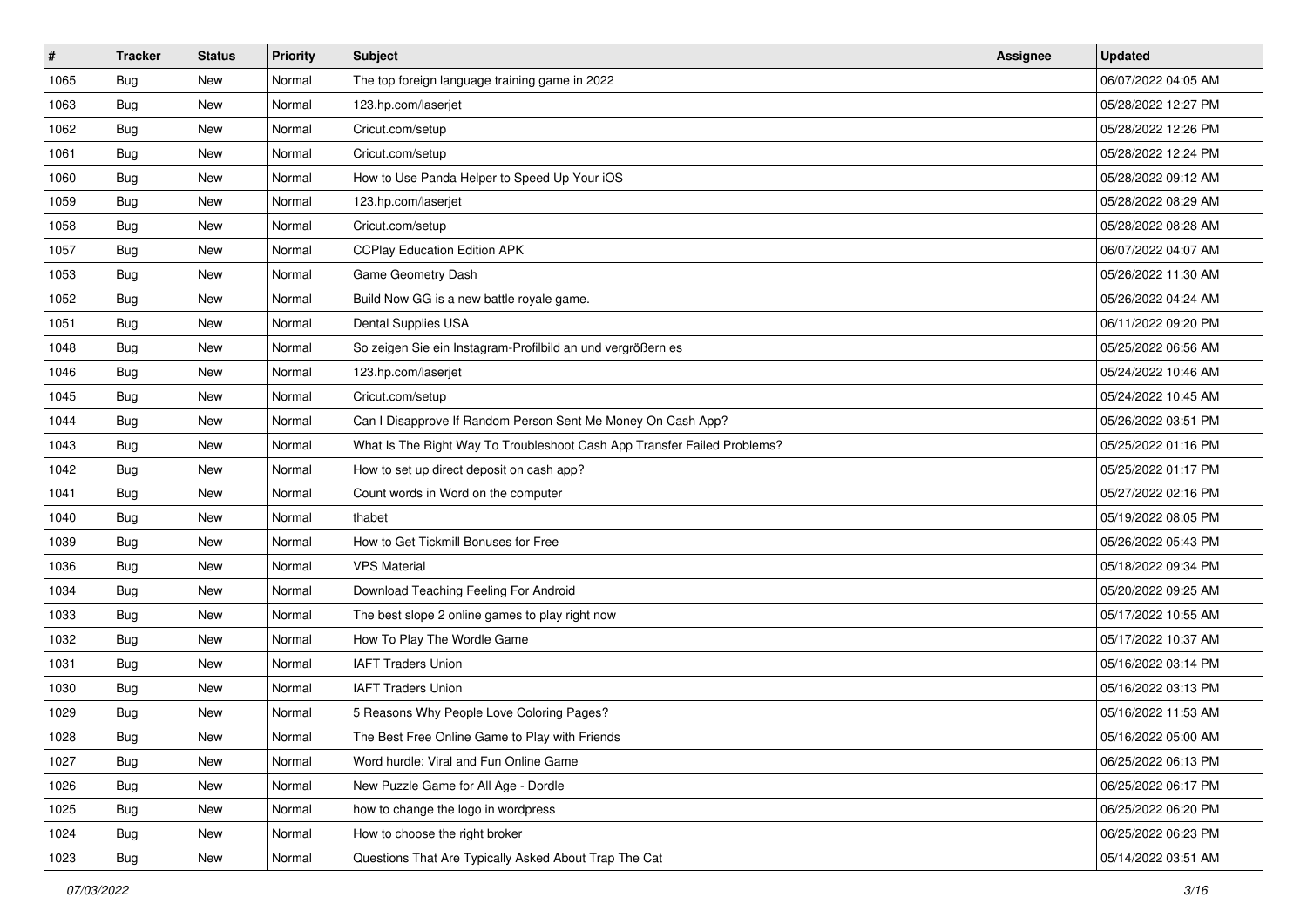| $\vert$ # | <b>Tracker</b> | <b>Status</b> | <b>Priority</b> | Subject                                                                    | <b>Assignee</b> | <b>Updated</b>      |
|-----------|----------------|---------------|-----------------|----------------------------------------------------------------------------|-----------------|---------------------|
| 1022      | <b>Bug</b>     | New           | Normal          | 123.hp.com/laserjet                                                        |                 | 05/13/2022 01:25 PM |
| 1021      | Bug            | New           | Normal          | Cricut.com/setup                                                           |                 | 05/26/2022 12:21 AM |
| 1020      | Bug            | New           | Normal          | Cricut.com/setup                                                           |                 | 05/13/2022 11:14 AM |
| 1019      | <b>Bug</b>     | New           | Normal          | Cricut.com/setup                                                           |                 | 05/13/2022 11:13 AM |
| 1018      | Bug            | <b>New</b>    | Normal          | So erhalten Sie ein kostenloses Hörbuch                                    |                 | 07/02/2022 09:21 PM |
| 1016      | Bug            | New           | Normal          | Klondike Solitaire                                                         |                 | 05/12/2022 09:03 AM |
| 1015      | Bug            | New           | Normal          | Is it possible to send books for free?                                     |                 | 05/11/2022 04:05 PM |
| 1014      | Bug            | New           | Normal          | how to get chime routing and account number ? chime routing number florida |                 | 05/11/2022 12:42 PM |
| 1013      | Bug            | New           | Normal          | ij.start canon                                                             |                 | 05/11/2022 11:31 AM |
| 1012      | Bug            | <b>New</b>    | Normal          | Cricut.com/setup                                                           |                 | 05/11/2022 11:30 AM |
| 1011      | Bug            | New           | Normal          | Summary of 10 best coloring apps on phones                                 |                 | 05/11/2022 10:58 AM |
| 1009      | Bug            | New           | Normal          | How to change routing number on Cash App?                                  |                 | 05/11/2022 07:13 AM |
| 1008      | Bug            | <b>New</b>    | Normal          | Who was the first black woman to anchor a newscast?                        |                 | 05/10/2022 03:13 PM |
| 1007      | Bug            | New           | Normal          | "ij.start canon                                                            |                 | 05/18/2022 10:40 AM |
| 1006      | Bug            | New           | Normal          | Cricut.com/setup                                                           |                 | 05/10/2022 01:22 PM |
| 1004      | Bug            | New           | Normal          | you get to pinch and drag a man with a very flexible face                  |                 | 05/10/2022 10:59 AM |
| 1002      | <b>Bug</b>     | New           | Normal          | <b>Chemistry Assignment Help</b>                                           |                 | 06/04/2022 09:58 AM |
| 1001      | Bug            | <b>New</b>    | Normal          | Venmo Keep Saying Error?                                                   |                 | 06/27/2022 02:20 AM |
| 999       | <b>Bug</b>     | New           | Normal          | Is there a way to find Google Feud answers?                                |                 | 06/28/2022 01:27 AM |
| 998       | <b>Bug</b>     | New           | Normal          | Is It Hard to Solve Wordle An                                              |                 | 06/27/2022 12:24 AM |
| 997       | Bug            | New           | Normal          | 123.hp.com/laserjet                                                        |                 | 06/28/2022 09:48 AM |
| 996       | <b>Bug</b>     | New           | Normal          | Cricut.com/setup                                                           |                 | 06/27/2022 07:12 AM |
| 993       | Bug            | <b>New</b>    | Normal          | IO Games Free Online                                                       |                 | 06/26/2022 09:41 AM |
| 992       | Bug            | New           | Normal          | So vergrößern Sie Ihr Instagram-Profilbild                                 |                 | 06/26/2022 11:29 PM |
| 991       | Bug            | New           | Normal          | <b>MDMA MOLLY</b>                                                          |                 | 05/03/2022 12:03 AM |
| 990       | Bug            | New           | Normal          | Mushrooms                                                                  |                 | 06/26/2022 05:41 AM |
| 989       | <b>Bug</b>     | New           | Normal          | Barewoods Wax Cigar                                                        |                 | 06/26/2022 09:19 AM |
| 988       | <b>Bug</b>     | New           | Normal          | <b>Medicinal Mushrooms</b>                                                 |                 | 06/27/2022 09:33 AM |
| 987       | Bug            | New           | Normal          | <b>Medicinal Mushrooms</b>                                                 |                 | 06/27/2022 07:13 PM |
| 985       | <b>Bug</b>     | New           | Normal          | Find out the vitality of Facebook Phone Number:                            |                 | 06/27/2022 05:39 AM |
| 984       | <b>Bug</b>     | New           | Normal          | How to disable, permanently delete Twitter account on phone, PC            |                 | 06/26/2022 08:28 AM |
| 983       | <b>Bug</b>     | New           | Normal          | Finding issue in tekken 3 game?                                            |                 | 06/28/2022 03:26 AM |
| 982       | <b>Bug</b>     | New           | Normal          | Five sites that let you download free scenarios for your iPhone            |                 | 05/07/2022 09:34 PM |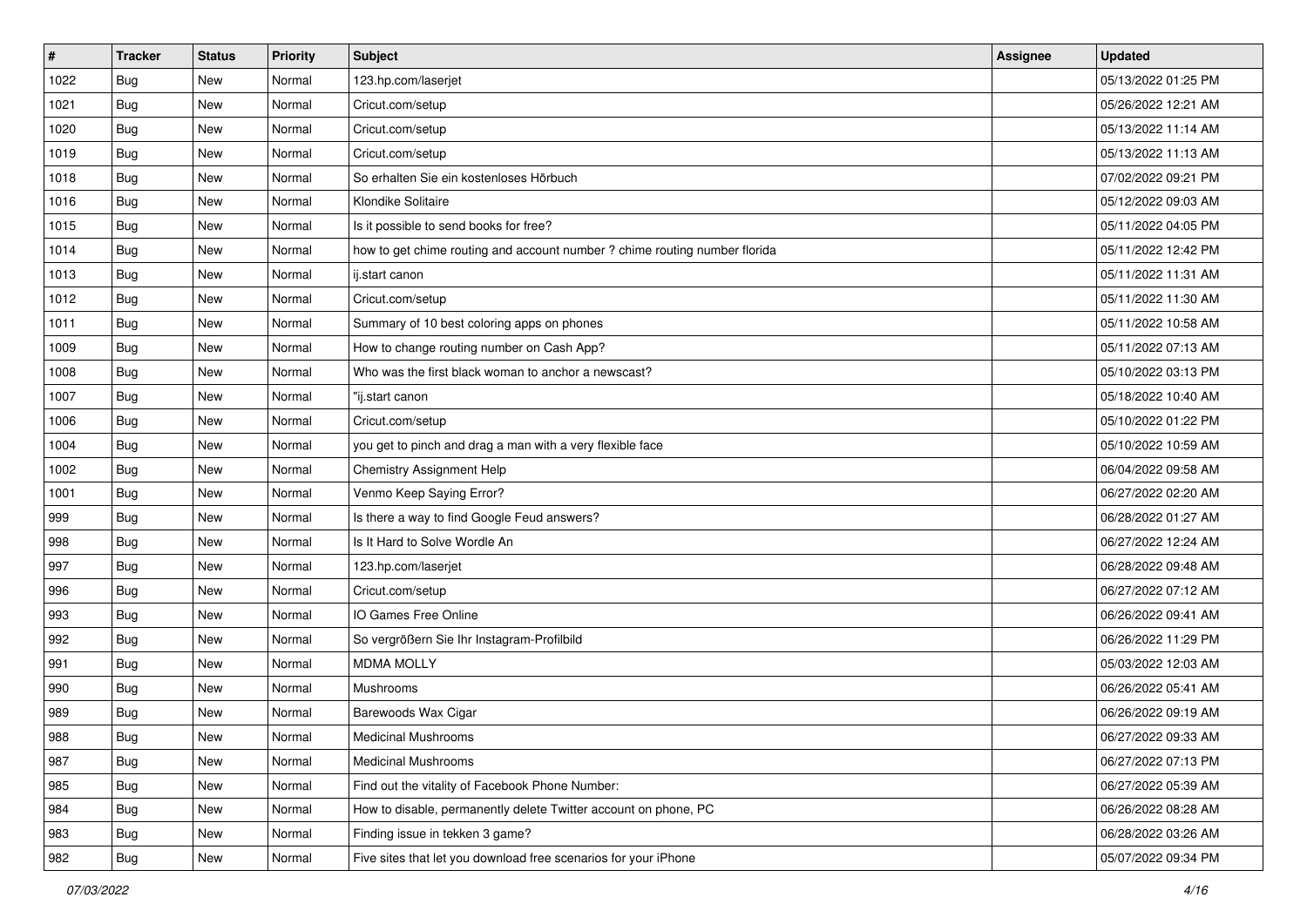| $\sharp$ | <b>Tracker</b> | <b>Status</b> | <b>Priority</b> | Subject                                                                                | <b>Assignee</b> | <b>Updated</b>      |
|----------|----------------|---------------|-----------------|----------------------------------------------------------------------------------------|-----------------|---------------------|
| 981      | <b>Bug</b>     | New           | Normal          | VidMate Mod APK                                                                        |                 | 06/28/2022 11:24 AM |
| 980      | Bug            | <b>New</b>    | Normal          | Free Gas Cards for the Unemployed                                                      |                 | 06/28/2022 02:54 PM |
| 979      | Bug            | New           | Normal          | Free Gas Cards for the Unemployed                                                      |                 | 06/25/2022 09:02 PM |
| 978      | <b>Bug</b>     | New           | Normal          | Delamore Lodge is a place to stay.                                                     |                 | 06/27/2022 04:57 AM |
| 977      | Bug            | New           | Normal          | Fans of the Old Country will like this book.                                           |                 | 06/26/2022 05:54 AM |
| 975      | <b>Bug</b>     | New           | Normal          | Payback 2 Mod APK                                                                      |                 | 05/05/2022 10:56 AM |
| 974      | Bug            | New           | Normal          | Watch NCAA Football Live Streaming Free                                                |                 | 06/26/2022 05:33 PM |
| 972      | <b>Bug</b>     | New           | Normal          | How To Borrow Money From The Cash App? Get To Know About The Same                      |                 | 04/25/2022 07:30 AM |
| 971      | <b>Bug</b>     | New           | Normal          | How Do I Check Balance On Cash App Card With Optimum Ease?                             |                 | 06/27/2022 08:16 PM |
| 970      | Bug            | <b>New</b>    | Normal          | The Amount Of Time Does Cash App Direct Deposit Time Take?                             |                 | 06/26/2022 07:32 PM |
| 969      | <b>Bug</b>     | New           | Normal          | Watch NCAA Football Live Match Free                                                    |                 | 06/28/2022 01:31 PM |
| 966      | <b>Bug</b>     | New           | Normal          | How to Download the Filmes                                                             |                 | 06/27/2022 03:25 AM |
| 965      | Bug            | New           | Normal          | Go with cash app customer service to know where I can load my cash app card            |                 | 06/28/2022 04:30 AM |
| 964      | <b>Bug</b>     | New           | Normal          | Can I Fix Cash App Transfer Failed Issues By Adding Sufficient Funds?                  |                 | 06/26/2022 07:21 AM |
| 962      | <b>Bug</b>     | New           | Normal          | Kostenlose Hörbücher                                                                   |                 | 06/26/2022 10:45 PM |
| 961      | Bug            | New           | Normal          | TeaTv is an Android                                                                    |                 | 06/26/2022 02:02 PM |
| 959      | <b>Bug</b>     | New           | Normal          | Get connected with cash app team-How to get money off cash app at walmart without card |                 | 06/27/2022 08:52 AM |
| 958      | Bug            | New           | Normal          | Avail Cash app support service to know Sutton bank cash app number                     |                 | 06/26/2022 08:46 AM |
| 957      | Bug            | New           | Normal          | From Where I Can Get Cheap Writing Services?                                           |                 | 04/20/2022 05:06 AM |
| 956      | <b>Bug</b>     | <b>New</b>    | Normal          | FNF Free Mods Online                                                                   |                 | 06/25/2022 09:59 PM |
| 954      | Bug            | New           | Normal          | AZ Screen Recorder Mod                                                                 |                 | 06/25/2022 11:24 PM |
| 953      | <b>Bug</b>     | New           | Normal          | Manga Dogs - Read Your Favorite Comics on Your Smartphone                              |                 | 06/27/2022 03:53 PM |
| 952      | Bug            | New           | Normal          | Canon IJ Network Tool                                                                  |                 | 06/26/2022 10:35 AM |
| 951      | <b>Bug</b>     | New           | Normal          | Canon.com/ijsetup                                                                      |                 | 06/27/2022 07:56 PM |
| 950      | <b>Bug</b>     | New           | Normal          | ij.start canon                                                                         |                 | 06/26/2022 04:35 AM |
| 949      | Bug            | New           | Normal          | <b>Educational Games</b>                                                               |                 | 06/15/2022 09:11 PM |
| 948      | <b>Bug</b>     | New           | Normal          | Canon IJ Network Tool                                                                  |                 | 06/27/2022 09:30 PM |
| 947      | I Bug          | New           | Normal          | is Disney Now and Disney Plus different?                                               |                 | 04/14/2022 09:53 AM |
| 946      | Bug            | New           | Normal          | What is Plex and Is Plex Legal?                                                        |                 | 06/26/2022 05:23 AM |
| 945      | Bug            | New           | Normal          | TikTok 18 Mod Apk For Your Android                                                     |                 | 04/13/2022 09:32 AM |
| 943      | Bug            | New           | Normal          | ij.start canon                                                                         |                 | 04/13/2022 08:52 AM |
| 942      | Bug            | New           | Normal          | Canon IJ Network Tool                                                                  |                 | 04/13/2022 08:45 AM |
| 941      | <b>Bug</b>     | New           | Normal          | is Disney Now and Disney Plus different?                                               |                 | 06/26/2022 12:10 PM |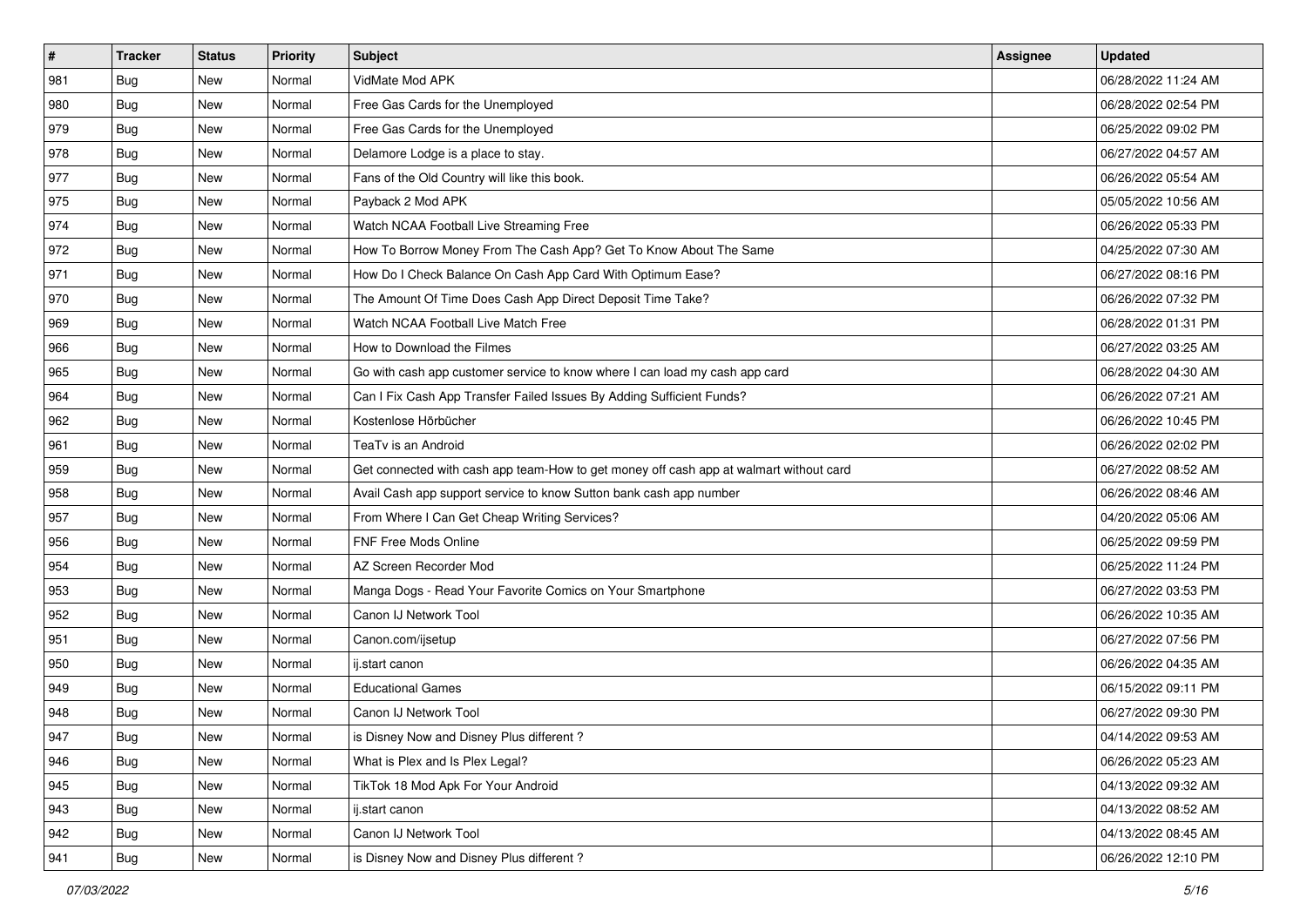| $\sharp$ | <b>Tracker</b> | <b>Status</b> | Priority | Subject                                                                          | <b>Assignee</b> | <b>Updated</b>      |
|----------|----------------|---------------|----------|----------------------------------------------------------------------------------|-----------------|---------------------|
| 940      | <b>Bug</b>     | New           | Normal   | What is Plex and Is Plex Legal?                                                  |                 | 06/26/2022 04:50 PM |
| 935      | Bug            | New           | Normal   | MovieBox Pro Apk - Watch Movies and TV Shows on Your Android Phone               |                 | 06/26/2022 04:11 AM |
| 934      | <b>Bug</b>     | New           | Normal   | MovieBox Pro Apk - Watch Movies and TV Shows on Your Android Phone               |                 | 05/10/2022 11:01 AM |
| 933      | <b>Bug</b>     | New           | Normal   | How Can I Watch Movies on My Mobile Phone                                        |                 | 06/24/2022 12:55 AM |
| 932      | <b>Bug</b>     | <b>New</b>    | Normal   | The best epic, long-playing PC games will consume days of your life.             |                 | 05/15/2022 07:44 PM |
| 930      | <b>Bug</b>     | New           | Normal   | The best free games online                                                       |                 | 04/12/2022 09:05 AM |
| 929      | <b>Bug</b>     | New           | Normal   | Canon IJ Network Tool                                                            |                 | 04/12/2022 08:32 AM |
| 928      | <b>Bug</b>     | New           | Normal   | How Does Sutton Bank Cash App Customer Service Help In Answering Your Questions? |                 | 04/12/2022 11:36 AM |
| 926      | <b>Bug</b>     | New           | Normal   | tavor 7                                                                          |                 | 06/22/2022 05:08 PM |
| 925      | <b>Bug</b>     | New           | Normal   | tavor 7                                                                          |                 | 06/15/2022 03:45 AM |
| 924      | Bug            | New           | Normal   | buy tec 9                                                                        |                 | 04/11/2022 02:54 PM |
| 923      | <b>Bug</b>     | New           | Normal   | frenchies for sale                                                               |                 | 04/11/2022 02:35 PM |
| 922      | Bug            | <b>New</b>    | Normal   | Why Is The Need For Assignment Writing Services?                                 |                 | 07/03/2022 07:34 AM |
| 921      | <b>Bug</b>     | New           | Normal   | Canon IJ Network Tool                                                            |                 | 04/11/2022 09:00 AM |
| 920      | <b>Bug</b>     | New           | Normal   | Where I Can Get Essay Writing Services?                                          |                 | 04/11/2022 08:35 AM |
| 918      | <b>Bug</b>     | New           | Normal   | Antivirus for IOS                                                                |                 | 06/16/2022 10:36 PM |
| 917      | <b>Bug</b>     | New           | Normal   | Random Person Sent Me Money on Cash App-find solution?                           |                 | 04/09/2022 12:32 PM |
| 916      | Bug            | New           | Normal   | How long does it take to write a book?                                           |                 | 04/07/2022 12:15 PM |
| 915      | <b>Bug</b>     | New           | Normal   | Finance dissertation writing                                                     |                 | 04/07/2022 09:22 AM |
| 914      | Bug            | New           | Normal   | Wordle: how to play fashion games for free?                                      |                 | 04/07/2022 08:30 AM |
| 913      | <b>Bug</b>     | New           | Normal   | Canon IJ Network Tool                                                            |                 | 04/07/2022 06:21 AM |
| 912      | <b>Bug</b>     | New           | Normal   | Cuphead Mobile Game Review                                                       |                 | 06/09/2022 10:14 AM |
| 911      | Bug            | New           | Normal   | Aluminum Windows & Doors                                                         |                 | 04/06/2022 08:10 PM |
| 910      | Bug            | New           | Normal   | Each content looks unisize or not formated                                       |                 | 04/06/2022 11:21 AM |
| 909      | <b>Bug</b>     | New           | Normal   | Toca Life World APK                                                              |                 | 04/06/2022 04:52 AM |
| 908      | <b>Bug</b>     | <b>New</b>    | Normal   | Toca Life World APK                                                              |                 | 04/06/2022 03:18 AM |
| 907      | <b>Bug</b>     | New           | Normal   | Canon IJ Network Tool                                                            |                 | 04/04/2022 10:43 AM |
| 906      | i Bug          | New           | Normal   | How To Change Cash App From Business To Personal Account For Any Reasons?        |                 | 04/04/2022 09:57 AM |
| 905      | Bug            | New           | Normal   | MINI MILITIA MOD APK                                                             |                 | 05/19/2022 01:54 PM |
| 898      | Bug            | New           | Normal   | Shadow Fight 2 Mod APK                                                           |                 | 04/02/2022 09:17 AM |
| 895      | Bug            | New           | Normal   | Cash App Scams                                                                   |                 | 06/18/2022 02:36 PM |
| 893      | <b>Bug</b>     | New           | Normal   | klingeltone                                                                      |                 | 04/13/2022 11:06 AM |
| 892      | <b>Bug</b>     | New           | Normal   | Good game                                                                        |                 | 07/01/2022 10:25 AM |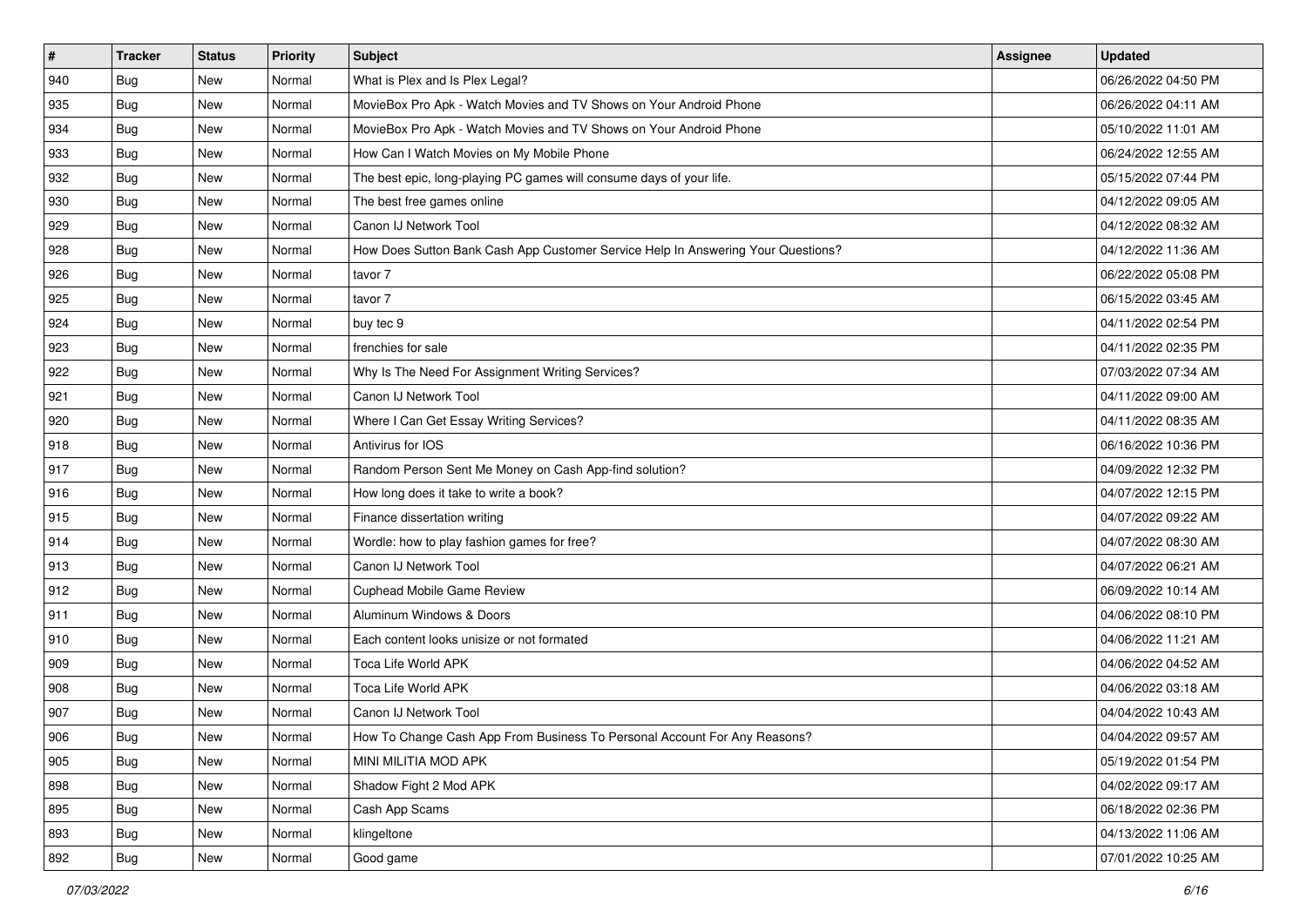| $\vert$ # | <b>Tracker</b> | <b>Status</b> | <b>Priority</b> | Subject                                                                          | <b>Assignee</b> | <b>Updated</b>      |
|-----------|----------------|---------------|-----------------|----------------------------------------------------------------------------------|-----------------|---------------------|
| 891       | Bug            | New           | Normal          | The most interesting game today, have you tried it?                              |                 | 04/01/2022 09:17 AM |
| 889       | Bug            | New           | Normal          | What is Plex and how it's work?                                                  |                 | 04/01/2022 09:14 AM |
| 888       | <b>Bug</b>     | New           | Normal          | Is the Fox News Channel on Roku free?                                            |                 | 06/28/2022 06:58 PM |
| 887       | <b>Bug</b>     | New           | Normal          | What is Plex and how it's work?                                                  |                 | 04/01/2022 09:16 AM |
| 886       | Bug            | <b>New</b>    | Normal          | Is the Fox News Channel on Roku free?                                            |                 | 06/28/2022 09:36 PM |
| 885       | Bug            | New           | Normal          | How to Install the Tele Latino App For Android                                   |                 | 03/28/2022 04:10 AM |
| 884       | Bug            | New           | Normal          | Why do Subway Surfers popular                                                    |                 | 04/01/2022 09:16 AM |
| 883       | Bug            | New           | Normal          | Langweilen Sie sich jemals bei der gleichen alten Schriftart auf Instagram?      |                 | 04/01/2022 09:16 AM |
| 882       | <b>Bug</b>     | New           | Normal          | How to change bank account on cash app?                                          |                 | 04/01/2022 09:16 AM |
| 880       | Bug            | <b>New</b>    | Normal          | Why do Subway Surfers popular                                                    |                 | 04/01/2022 09:16 AM |
| 878       | Bug            | New           | Normal          | Wie ist instazoom hilfreich beim Herunterladen von Instagram-Profilbildern       |                 | 04/08/2022 09:28 PM |
| 876       | Bug            | New           | Normal          | Download Full-Size Profile Pictures of Your Favorite Users With InstaDP          |                 | 04/01/2022 09:12 AM |
| 875       | Bug            | New           | Normal          | Red ball game                                                                    |                 | 04/01/2022 09:15 AM |
| 874       | <b>Bug</b>     | New           | Normal          | Cómo descargar Minecraft Apk                                                     |                 | 06/26/2022 08:01 AM |
| 873       | <b>Bug</b>     | New           | Normal          | Klingeltöne mp3                                                                  |                 | 04/13/2022 11:03 AM |
| 872       | Bug            | New           | Normal          | Poppy Playtime Horror Game Free                                                  |                 | 04/01/2022 09:11 AM |
| 870       | <b>Bug</b>     | New           | Normal          | Mahjong Solitaire                                                                |                 | 04/01/2022 09:12 AM |
| 869       | Bug            | <b>New</b>    | Normal          | Sonnerie Post Malone 2022                                                        |                 | 04/13/2022 11:05 AM |
| 865       | Bug            | New           | Normal          | Canon IJ Printer Utility                                                         |                 | 05/18/2022 07:24 PM |
| 864       | Bug            | New           | Normal          | Canon IJ Network Tool                                                            |                 | 04/01/2022 09:14 AM |
| 863       | Bug            | New           | Normal          | Canon IJ Network Tool                                                            |                 | 04/01/2022 09:12 AM |
| 862       | Bug            | New           | Normal          | none                                                                             |                 | 04/01/2022 09:11 AM |
| 859       | Bug            | <b>New</b>    | Normal          | Canon IJ Network Tool                                                            |                 | 04/01/2022 09:13 AM |
| 857       | Bug            | New           | Normal          | Welcome to the world of classic retro games                                      |                 | 04/01/2022 09:13 AM |
| 856       | <b>Bug</b>     | New           | Normal          | Online Classes Assistance Help For Student                                       |                 | 04/01/2022 09:13 AM |
| 855       | Bug            | New           | Normal          | Online Classes Assistance Help For Student                                       |                 | 04/01/2022 09:13 AM |
| 854       | <b>Bug</b>     | New           | Normal          | How To Resolve Password Problems Through Facebook Customer Service?              |                 | 04/09/2022 06:11 PM |
| 853       | <b>Bug</b>     | New           | Normal          | what is dr laser                                                                 |                 | 04/01/2022 09:13 AM |
| 852       | Bug            | New           | Normal          | How to cancel your French Bee flight within 24 hours?                            |                 | 04/01/2022 09:13 AM |
| 851       | Bug            | New           | Normal          | Laden Sie den kostenlosen MP3-Klingelton für Ihr Mobiltelefon herunter           |                 | 04/01/2022 09:14 AM |
| 850       | Bug            | New           | Normal          | Puppy Playtime APK Android                                                       |                 | 04/01/2022 09:14 AM |
| 849       | Bug            | New           | Normal          | FutEmax App Apk - Watch Soccer, Fantasy Football, And More On Your Mobile Device |                 | 04/01/2022 09:04 AM |
| 844       | <b>Bug</b>     | New           | Normal          | To know Chime Routing Number call on the helpline number                         |                 | 04/01/2022 08:58 AM |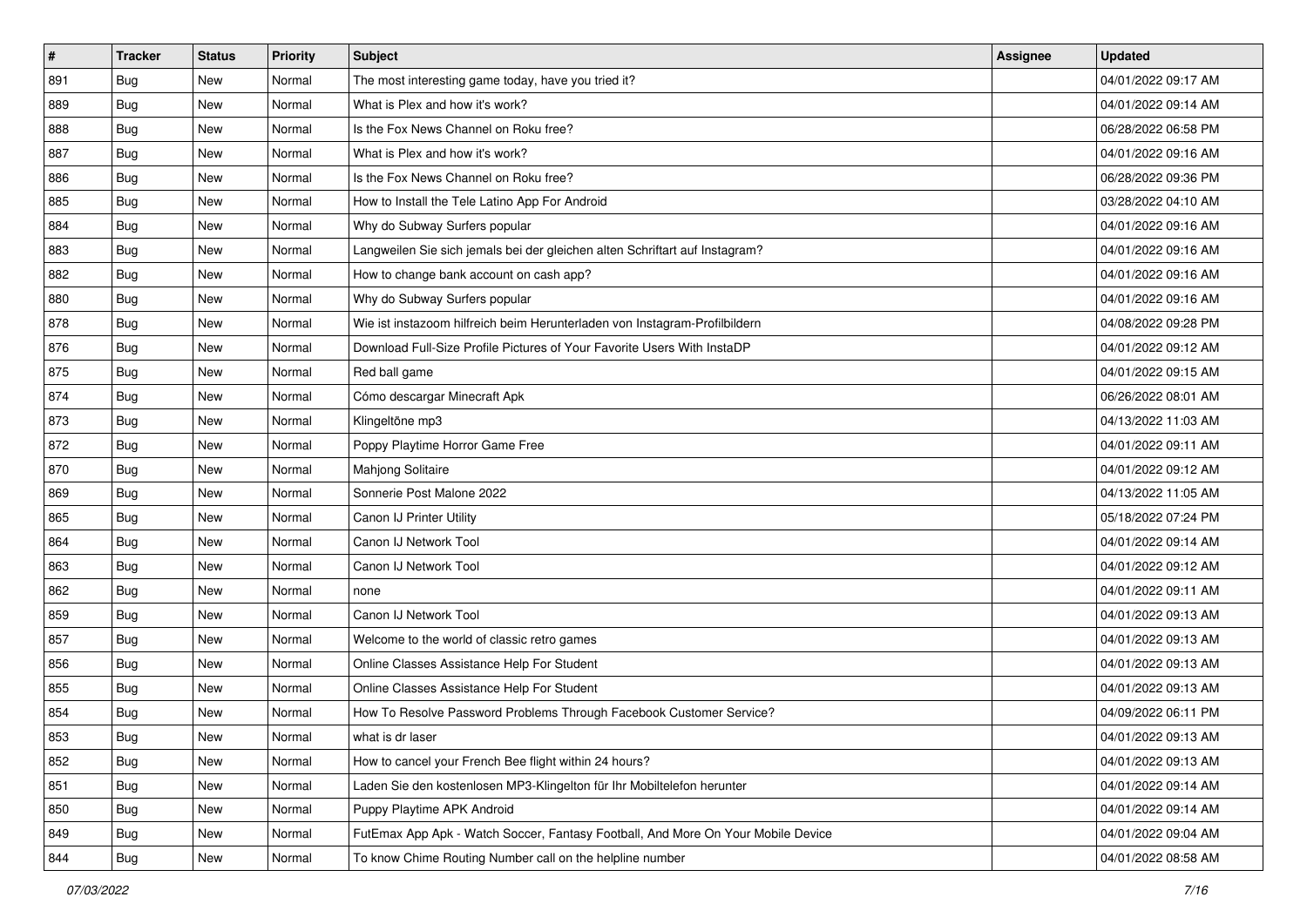| $\vert$ # | <b>Tracker</b> | <b>Status</b> | <b>Priority</b> | Subject                                                       | <b>Assignee</b> | <b>Updated</b>      |
|-----------|----------------|---------------|-----------------|---------------------------------------------------------------|-----------------|---------------------|
| 843       | Bug            | New           | Normal          | Canon IJ Network Tool                                         |                 | 04/01/2022 08:58 AM |
| 842       | Bug            | New           | Normal          | Join the fun game                                             |                 | 04/01/2022 08:58 AM |
| 841       | <b>Bug</b>     | New           | Normal          | How do I activate FOX NOW?                                    |                 | 04/01/2022 08:58 AM |
| 840       | <b>Bug</b>     | New           | Normal          | Is Tubi really free and legal?                                |                 | 04/01/2022 08:58 AM |
| 839       | Bug            | New           | Normal          | How do I activate FOX NOW?                                    |                 | 04/01/2022 08:58 AM |
| 838       | <b>Bug</b>     | New           | Normal          | Celebrity Hunter Mod apk - Como instalá-lo                    |                 | 04/01/2022 08:58 AM |
| 836       | <b>Bug</b>     | New           | Normal          | What Is The Required Amount To Pay As Cash App Clearance Fee? |                 | 04/01/2022 09:00 AM |
| 835       | Bug            | New           | Normal          | Build your strong army with Taming io                         |                 | 04/01/2022 08:59 AM |
| 834       | Bug            | New           | Normal          | Grasp the secret to relieve stress and fatigue                |                 | 04/01/2022 08:57 AM |
| 833       | Bug            | New           | Normal          | Does Direct Deposit Hit Chime- seek Chime Customer Service    |                 | 04/01/2022 08:59 AM |
| 832       | Bug            | New           | Normal          | Choque Royale Mod Apk                                         |                 | 04/01/2022 08:59 AM |
| 831       | Bug            | New           | Normal          | Build and shoot                                               |                 | 05/29/2022 04:47 PM |
| 830       | Bug            | New           | Normal          | Poppy Playtime APK                                            |                 | 06/27/2022 10:31 PM |
| 828       | <b>Bug</b>     | New           | Normal          | Nursery management                                            |                 | 06/28/2022 12:10 PM |
| 827       | Bug            | New           | Normal          | Come To Know The Required Steps To Unlock Cash App Account    |                 | 04/01/2022 08:59 AM |
| 826       | Bug            | New           | Normal          | How to Dowload MXL TV Premium                                 |                 | 05/26/2022 03:34 PM |
| 825       | Bug            | New           | Normal          | Lucky Patcher Download                                        |                 | 06/26/2022 06:09 PM |
| 822       | Bug            | New           | Normal          | Dowload Your Boyfriend Game                                   |                 | 07/02/2022 12:41 PM |
| 821       | <b>Bug</b>     | New           | Normal          | Nicoo - A Review of the Popular Battle Royale Game            |                 | 06/28/2022 08:30 AM |
| 820       | Bug            | New           | Normal          | Metal Slug Apk para Android                                   |                 | 07/03/2022 06:55 AM |
| 819       | Bug            | New           | Normal          | Metal Slug Apk para Android                                   |                 | 06/27/2022 09:35 AM |
| 817       | Bug            | New           | Normal          | Pacman 30th Anniversary                                       |                 | 07/02/2022 05:11 AM |
| 816       | Bug            | New           | Normal          | Play Scribble io fun with everyone                            |                 | 07/02/2022 10:43 AM |
| 811       | Bug            | New           | Normal          | Canon IJ Network Tool                                         |                 | 07/02/2022 02:19 AM |
| 809       | <b>Bug</b>     | New           | Normal          | Smash Karts - immerse yourself in the exciting race           |                 | 07/02/2022 05:46 AM |
| 808       | Bug            | New           | Normal          | Sinnvolle Guten-Morgen-Grüße                                  |                 | 07/01/2022 03:27 AM |
| 807       | <b>Bug</b>     | New           | Normal          | 1v1Battle is a strategic action 'Build and shoot' game        |                 | 06/27/2022 06:52 AM |
| 804       | <b>Bug</b>     | New           | Normal          | Review                                                        |                 | 07/02/2022 09:56 PM |
| 802       | Bug            | New           | Normal          | Who Is an ETL Engineer                                        |                 | 07/02/2022 06:40 AM |
| 801       | Bug            | New           | Normal          | Who Is an ETL Engineer                                        |                 | 07/02/2022 05:26 AM |
| 800       | Bug            | New           | Normal          | Who Is an ETL Engineer                                        |                 | 07/03/2022 02:50 AM |
| 799       | Bug            | New           | Normal          | Who Is an ETL Engineer                                        |                 | 07/01/2022 11:11 PM |
| 798       | <b>Bug</b>     | New           | Normal          | Who Is an ETL Engineer                                        |                 | 07/02/2022 09:12 PM |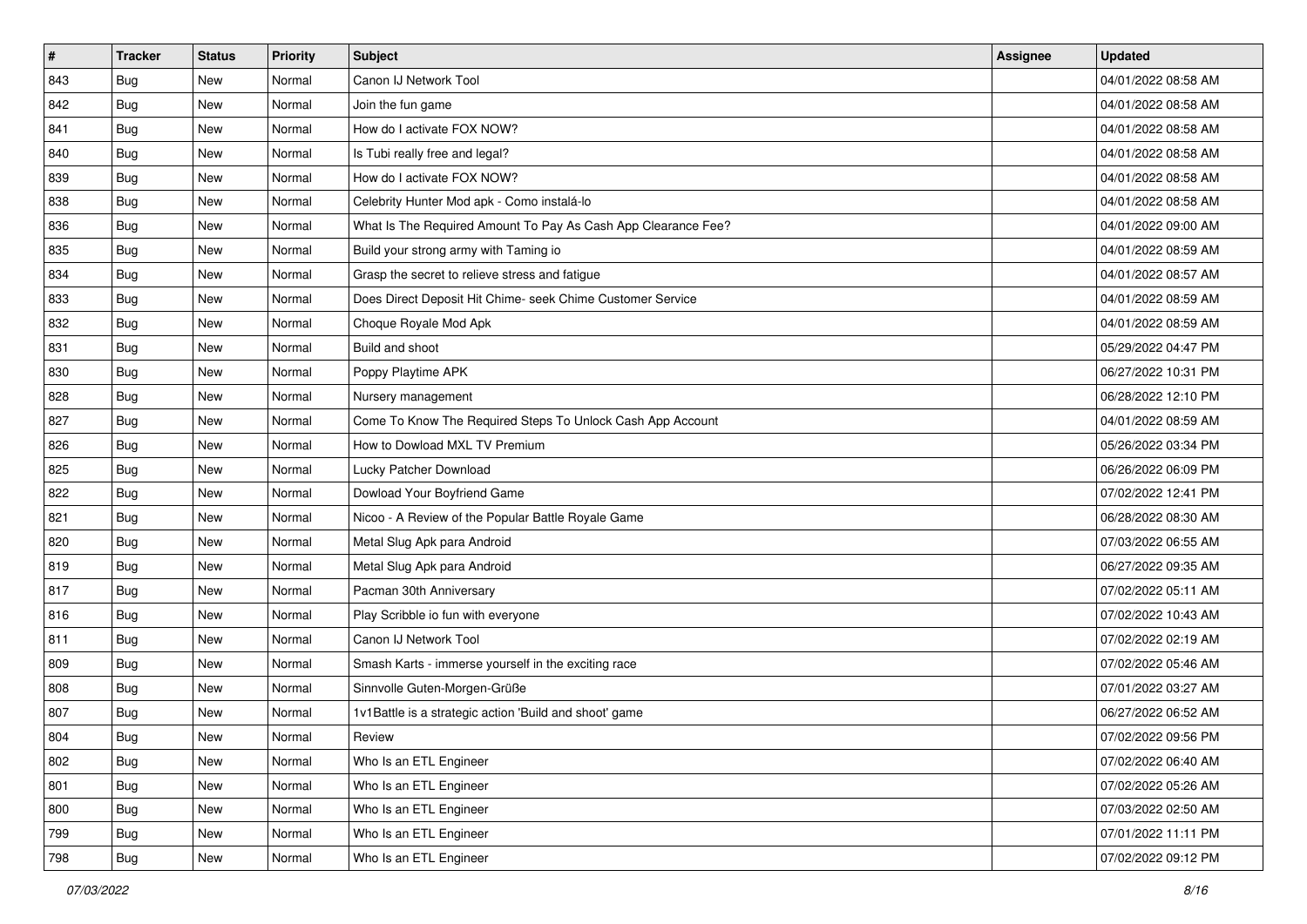| #   | <b>Tracker</b> | <b>Status</b> | <b>Priority</b> | Subject                                                                       | <b>Assignee</b> | <b>Updated</b>      |
|-----|----------------|---------------|-----------------|-------------------------------------------------------------------------------|-----------------|---------------------|
| 796 | <b>Bug</b>     | New           | Normal          | How Does Cash App ++ actually work and What is the process of it              |                 | 07/02/2022 11:27 PM |
| 795 | Bug            | New           | Normal          | Drift Boss - Exciting Race                                                    |                 | 06/26/2022 06:32 PM |
| 792 | <b>Bug</b>     | New           | Normal          | What is Google Camera Mod?                                                    |                 | 06/27/2022 10:20 AM |
| 791 | Bug            | New           | Normal          | Samsnung TV Plus is not working                                               |                 | 04/01/2022 09:03 AM |
| 790 | Bug            | New           | Normal          | My app                                                                        |                 | 04/01/2022 09:03 AM |
| 789 | Bug            | New           | Normal          | Full version                                                                  |                 | 07/02/2022 05:41 PM |
| 788 | Bug            | New           | Normal          | Intro Maker Mod APK                                                           |                 | 07/02/2022 12:36 AM |
| 787 | <b>Bug</b>     | New           | Normal          | Assured Assignment Help                                                       |                 | 07/03/2022 03:45 AM |
| 786 | Bug            | New           | Normal          | Best Assignment Help in Australia & UK                                        |                 | 07/02/2022 01:03 PM |
| 785 | Bug            | New           | Normal          | How To Get Money Off Cash App Without Card Or With A Card?                    |                 | 07/02/2022 07:16 AM |
| 784 | Bug            | New           | Normal          | How To Add Money On Cash App Card And Check The Funds?                        |                 | 07/02/2022 08:11 AM |
| 783 | Bug            | New           | Normal          | How Do I Determine The Reasons And Solutions To Fix Cash App Transfer Failed? |                 | 07/03/2022 07:06 AM |
| 782 | Bug            | New           | Normal          | Comment faire une sonnerie téléphonique                                       |                 | 07/01/2022 08:28 PM |
| 781 | <b>Bug</b>     | New           | Normal          | Free Whatsapp Group to Join                                                   |                 | 07/02/2022 07:28 AM |
| 777 | <b>Bug</b>     | New           | Normal          | Obtain driving instructions using Google Maps.                                |                 | 07/03/2022 06:50 AM |
| 776 | Bug            | New           | Normal          | Wibargain                                                                     |                 | 07/02/2022 09:26 AM |
| 775 | Bug            | New           | Normal          | cash app                                                                      |                 | 02/14/2022 08:20 AM |
| 774 | Bug            | New           | Normal          | Follow proper initiatives                                                     |                 | 07/01/2022 04:41 PM |
| 773 | <b>Bug</b>     | New           | Normal          | Spades - Play online free                                                     |                 | 07/02/2022 08:02 AM |
| 772 | <b>Bug</b>     | New           | Normal          | united airlines baggage policy                                                |                 | 07/01/2022 07:30 PM |
| 771 | <b>Bug</b>     | New           | Normal          | united airlines baggage policy                                                |                 | 07/01/2022 09:14 PM |
| 770 | Bug            | New           | Normal          | Canon IJ Network Tool                                                         |                 | 07/02/2022 11:06 PM |
| 769 | Bug            | New           | Normal          | check my cash app                                                             |                 | 07/02/2022 10:50 AM |
| 768 | Bug            | New           | Normal          | Where can you buy best jackets online?                                        |                 | 06/26/2022 01:50 PM |
| 767 | Bug            | New           | Normal          | apkmod                                                                        |                 | 07/01/2022 09:50 PM |
| 766 | Bug            | New           | Normal          | Pobreflix Mod APK Review                                                      |                 | 07/02/2022 02:16 AM |
| 765 | <b>Bug</b>     | New           | Normal          | Follow proper initiatives to check my cash app                                |                 | 07/02/2022 03:41 PM |
| 764 | <b>Bug</b>     | New           | Normal          | What is available to see what I can watch HBO Max?                            |                 | 07/02/2022 12:16 AM |
| 762 | <b>Bug</b>     | New           | Normal          | How To Add Money To A Cash App Card If Struggling With Low Amount?            |                 | 06/29/2022 10:53 AM |
| 760 | Bug            | New           | Normal          | apkmod                                                                        |                 | 06/27/2022 04:13 PM |
| 758 | Bug            | New           | Normal          | How Do I Study Consistently For Hours?                                        |                 | 06/27/2022 12:49 AM |
| 757 | Bug            | New           | Normal          | Why Is Issue of Car Maintenance so Famous for the Consumers?                  |                 | 04/01/2022 09:01 AM |
| 754 | <b>Bug</b>     | New           | Normal          | Cómo descargar tonos gratis de teléfono celular                               |                 | 06/26/2022 01:56 PM |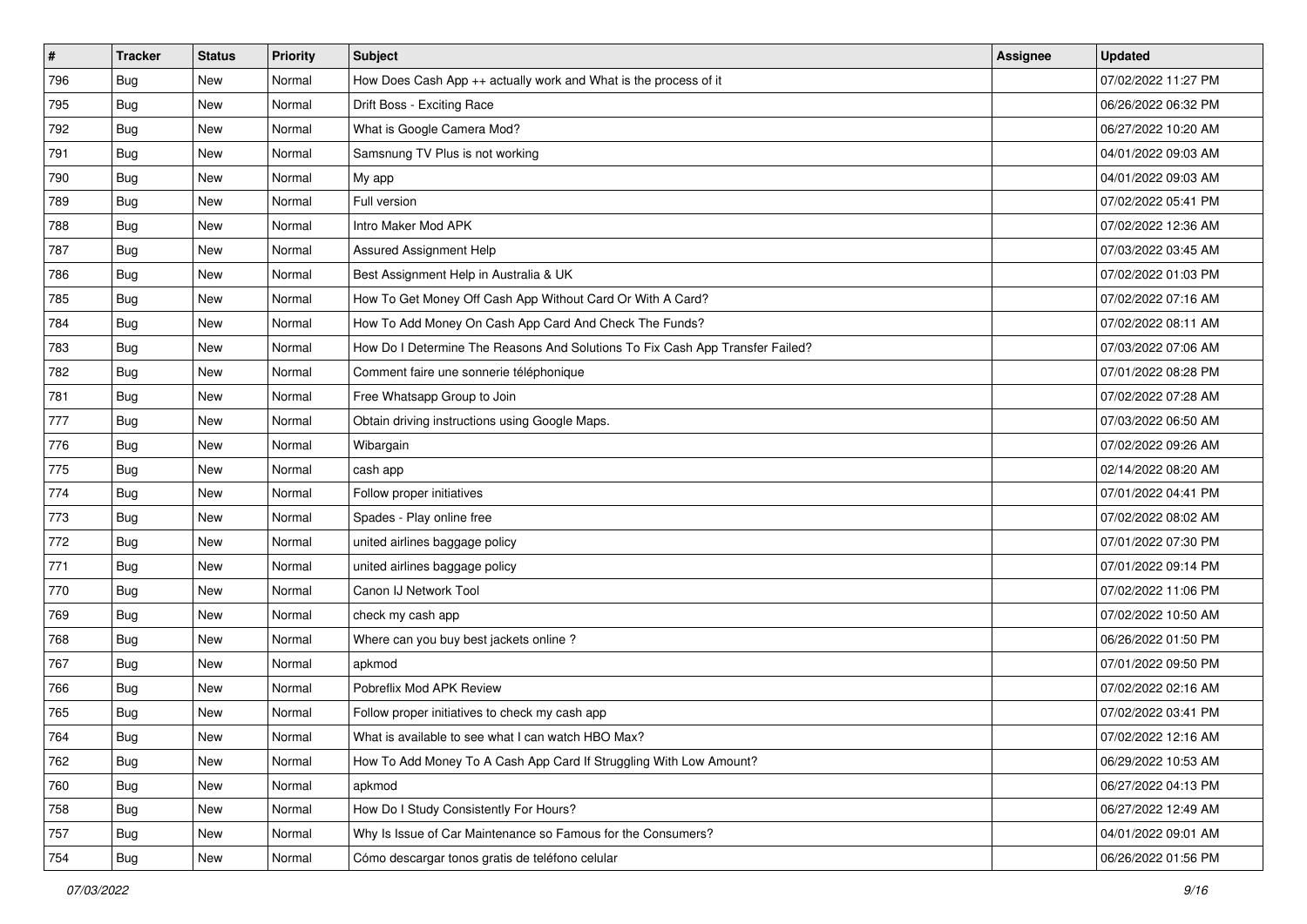| $\vert$ # | <b>Tracker</b> | <b>Status</b> | Priority | Subject                                                                                             | <b>Assignee</b> | <b>Updated</b>      |
|-----------|----------------|---------------|----------|-----------------------------------------------------------------------------------------------------|-----------------|---------------------|
| 753       | Bug            | New           | Normal   | onlineessaygrader                                                                                   |                 | 06/28/2022 05:55 AM |
| 752       | <b>Bug</b>     | New           | Normal   | Plagerism checker                                                                                   |                 | 06/26/2022 06:33 PM |
| 750       | <b>Bug</b>     | New           | Normal   | Create a Report Template                                                                            |                 | 06/26/2022 04:27 PM |
| 749       | Bug            | New           | Normal   | The Best Bubble Shooter Game for Android                                                            |                 | 06/26/2022 12:12 PM |
| 748       | Bug            | New           | Normal   | Il y a quelques façons d'obtenir des sonneries gratuites pour votre iPhone                          |                 | 06/26/2022 11:24 PM |
| 747       | Bug            | New           | Normal   | How to Install Tyflex Plus on Your Android Device                                                   |                 | 06/26/2022 08:16 AM |
| 744       | Bug            | New           | Normal   | <b>Pixel Survive</b>                                                                                |                 | 06/28/2022 05:13 AM |
| 743       | <b>Bug</b>     | New           | Normal   | They promote 'pixel art' contests and a 'game jam' related to the work and figure of Carlos Casares |                 | 06/28/2022 12:04 PM |
| 742       | Bug            | New           | Normal   | How Long Does Cash App Support Take To Respond For A Better Support?                                |                 | 06/25/2022 11:00 PM |
| 741       | Bug            | New           | Normal   | <b>Blockchain Technology Solutions</b>                                                              |                 | 06/26/2022 02:19 AM |
| 739       | Bug            | New           | Normal   | law dissertation help                                                                               |                 | 06/27/2022 06:12 PM |
| 738       | Bug            | New           | Normal   | How Much Amount Do I Get Using The Referral Code For Cash App?                                      |                 | 06/27/2022 03:58 PM |
| 737       | Bug            | New           | Normal   | How Do I Talk To A Live Person At Facebook If Anything Is Doubtful?                                 |                 | 06/27/2022 09:59 PM |
| 736       | Bug            | New           | Normal   | Want to Edit in My Website (transfer-factor.net) Unfortunately, Unable to Edit It                   |                 | 06/24/2022 07:32 AM |
| 735       | Bug            | New           | Normal   | A quick fix of how to get money back from cash app stocks                                           |                 | 07/03/2022 05:40 AM |
| 734       | Bug            | New           | Normal   | DR. STRANGE: Multiverse of Scheduling Madness!                                                      |                 | 06/28/2022 07:07 AM |
| 733       | Bug            | New           | Normal   | How does one go about getting a book deal?                                                          |                 | 06/28/2022 06:35 PM |
| 732       | Bug            | New           | Normal   | Get rectifications steps about why cash app transfer failed                                         |                 | 06/26/2022 03:28 PM |
| 731       | Bug            | New           | Normal   | Avail Of Cash App Customer Service If Unable To Down Cash App Mobile App?                           |                 | 06/25/2022 08:36 PM |
| 730       | Bug            | New           | Normal   | Canon IJ Network Tool                                                                               |                 | 06/26/2022 05:51 PM |
| 729       | Bug            | New           | Normal   | Canon IJ Network Tool                                                                               |                 | 06/28/2022 01:10 PM |
| 728       | <b>Bug</b>     | New           | Normal   | Will Cash App refund money if scammed? Hitches With Optimum Ease                                    |                 | 06/26/2022 06:15 AM |
| 726       | Bug            | New           | Normal   | Mobile Application Development Services                                                             |                 | 06/30/2022 08:49 PM |
| 724       | <b>Bug</b>     | New           | Normal   | Dial Chime Customer support number for a quick response                                             |                 | 07/02/2022 05:37 AM |
| 721       | Bug            | New           | Normal   | Cómo instalar un Mod Apk                                                                            |                 | 07/02/2022 03:53 AM |
| 720       | Bug            | New           | Normal   | How does Cash App Phone Number provide a quick treatment?                                           |                 | 07/02/2022 07:37 PM |
| 719       | <b>Bug</b>     | New           | Normal   | How Do I Send \$5000 Through Cash App Account With Ease?                                            |                 | 07/02/2022 01:37 AM |
| 717       | Bug            | New           | Normal   | Disney Plus Apk - Watch Movies and TV Shows on Your Device                                          |                 | 07/01/2022 07:02 PM |
| 716       | Bug            | New           | Normal   | La celebración de un BabyShower.                                                                    |                 | 07/02/2022 11:34 PM |
| 715       | Bug            | New           | Normal   | Puppy Playtime Descargar gratis                                                                     |                 | 07/02/2022 05:29 PM |
| 714       | Bug            | New           | Normal   | Cuevana 3 Premium - Enjoy Your Favorite Movies and TV Shows on Your Smart TV                        |                 | 06/27/2022 11:43 PM |
| 712       | <b>Bug</b>     | New           | Normal   | <b>Tips and Tricks</b>                                                                              |                 | 06/29/2022 07:26 PM |
| 711       | <b>Bug</b>     | New           | Normal   | Human Fall Flat Apk Download                                                                        |                 | 07/01/2022 01:14 AM |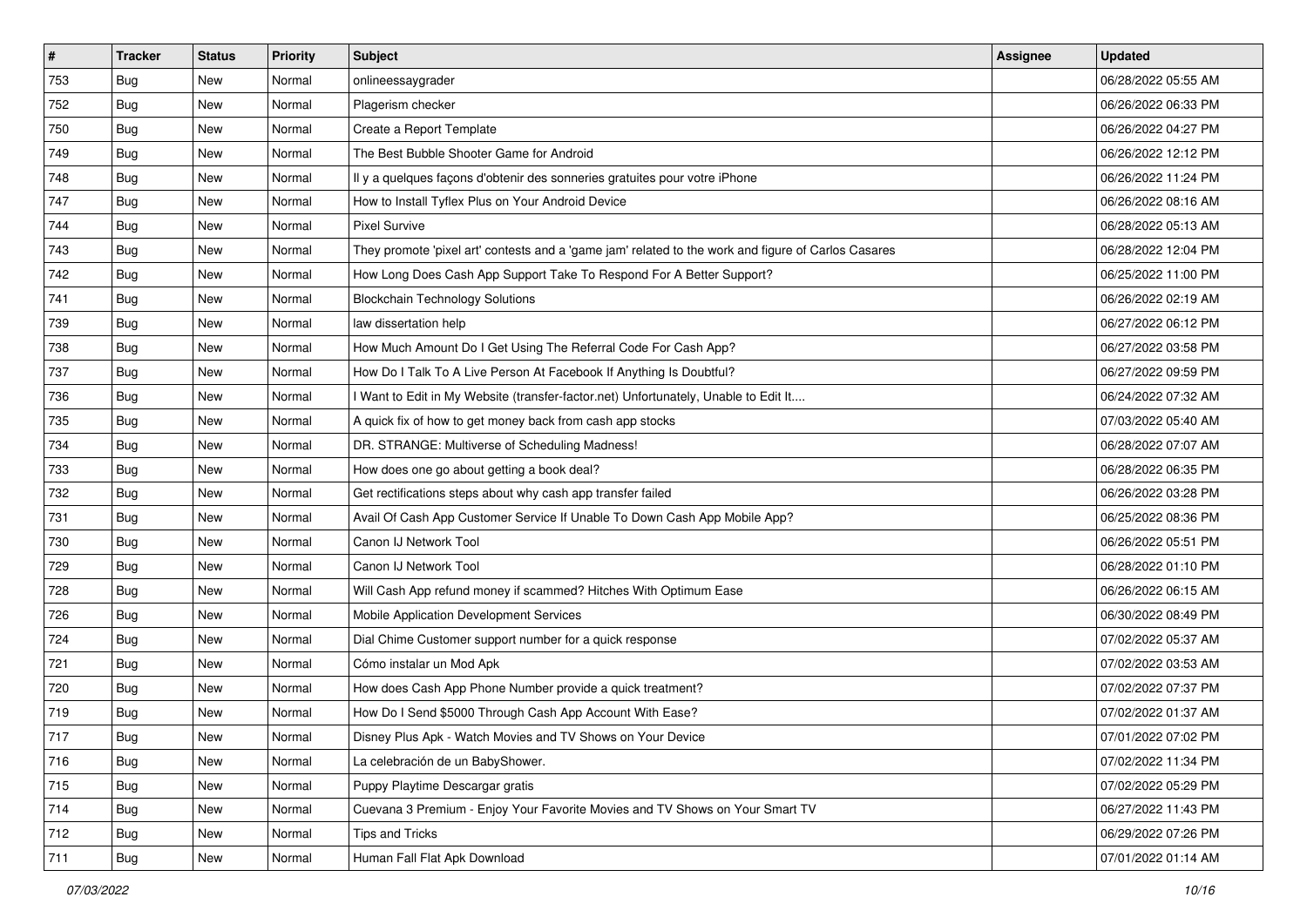| $\vert$ # | <b>Tracker</b> | <b>Status</b> | <b>Priority</b> | Subject                                                                 | <b>Assignee</b> | <b>Updated</b>      |
|-----------|----------------|---------------|-----------------|-------------------------------------------------------------------------|-----------------|---------------------|
| 710       | <b>Bug</b>     | New           | Normal          | Take Necessary Assistance If You Are Unable Activate Cash App Card      |                 | 07/03/2022 01:53 AM |
| 709       | Bug            | New           | Normal          | How To Load Cash App Card At Walmart Without Having To Face Any Hassle? |                 | 07/02/2022 09:51 PM |
| 708       | Bug            | New           | Normal          | Efficient ways to proceed with the cash app dispute process?            |                 | 06/29/2022 10:24 AM |
| 706       | <b>Bug</b>     | New           | Normal          | How Can You Cancel A Cash App Payment Without Any Prior Information?    |                 | 06/26/2022 09:13 AM |
| 705       | Bug            | New           | Normal          | wuxiaworld                                                              |                 | 07/02/2022 02:59 AM |
| 704       | Bug            | New           | Normal          | Reach support team of Chime Customer Service for instant help           |                 | 07/03/2022 12:04 AM |
| 703       | <b>Bug</b>     | New           | Normal          | For real-time help, dial Facebook customer service number               |                 | 07/02/2022 07:08 PM |
| 702       | Bug            | New           | Normal          | Avail Chime Customer Service to know How To Get Chime Bank Statement    |                 | 07/02/2022 01:11 AM |
| 701       | <b>Bug</b>     | New           | Normal          | Why Law Essay Helper UK is Necessary?                                   |                 | 07/01/2022 10:04 PM |
| 700       | <b>Bug</b>     | New           | Normal          | Cómo descargar Poppy Playtime                                           |                 | 04/01/2022 09:30 AM |
| 699       | <b>Bug</b>     | New           | Normal          | Would you be able to utilize Cash App Twitch?                           |                 | 07/03/2022 05:38 AM |
| 697       | <b>Bug</b>     | New           | Normal          | How to Descargar Pura TV For Android                                    |                 | 07/02/2022 11:53 AM |
| 696       | Bug            | New           | Normal          | How to Install the TuMangaOnline App                                    |                 | 07/02/2022 05:41 AM |
| 695       | <b>Bug</b>     | New           | Normal          | Refer Listas IPTV Apk                                                   |                 | 07/03/2022 12:58 AM |
| 692       | <b>Bug</b>     | New           | Normal          | Esports 888b                                                            |                 | 07/02/2022 11:10 AM |
| 691       | <b>Bug</b>     | New           | Normal          | tea garden dublin                                                       |                 | 04/01/2022 09:31 AM |
| 690       | <b>Bug</b>     | New           | Normal          | campervan hire                                                          |                 | 07/02/2022 07:35 AM |
| 689       | Bug            | New           | Normal          | How to use twitch.tv/activate?                                          |                 | 07/01/2022 03:30 AM |
| 688       | <b>Bug</b>     | New           | Normal          | How to use twitch.tv/activate?                                          |                 | 07/03/2022 01:23 AM |
| 687       | <b>Bug</b>     | New           | Normal          | How to use twitch.tv/activate?                                          |                 | 07/03/2022 05:23 AM |
| 686       | <b>Bug</b>     | <b>New</b>    | Normal          | Welcome To The Most Demandable Mahipalpur Escorts Agency                |                 | 06/27/2022 03:45 PM |
| 684       | <b>Bug</b>     | New           | Normal          | Difference between paper map and online map                             |                 | 07/02/2022 12:46 PM |
| 682       | Bug            | New           | Normal          | Does Facebook customer service live chat allow to speak with someone?   |                 | 07/03/2022 03:46 AM |
| 679       | Bug            | New           | Normal          | Word Finder helps you to play word games better                         |                 | 04/01/2022 09:34 AM |
| 678       | Bug            | New           | Normal          | How to be a winner in buidnow gg                                        |                 | 07/02/2022 01:45 PM |
| 677       | Bug            | New           | Normal          | Logo Design Services Near Me                                            |                 | 07/03/2022 05:34 AM |
| 676       | <b>Bug</b>     | New           | Normal          | Does Facebook customer service live chat allow to speak with someone?   |                 | 04/01/2022 09:39 AM |
| 675       | <b>Bug</b>     | New           | Normal          | What Are Smart Tactics To Fix Cash App Transfer Failed Hurdles?         |                 | 06/27/2022 09:51 AM |
| 673       | Bug            | New           | Normal          | Learn the basics of pixel art - Clear grid                              |                 | 07/01/2022 01:56 PM |
| 672       | Bug            | New           | Normal          | The easiest way to delete ringtones on iPhone                           |                 | 07/02/2022 03:35 PM |
| 670       | Bug            | New           | Normal          | JTWhatsApp Apk - The New and Improved WhatsApp                          |                 | 07/02/2022 02:31 AM |
| 668       | <b>Bug</b>     | New           | Normal          | Get to know Cash App Refund Process here                                |                 | 06/29/2022 07:21 AM |
| 667       | <b>Bug</b>     | New           | Normal          | What Is a Ringtone?                                                     |                 | 07/02/2022 07:12 PM |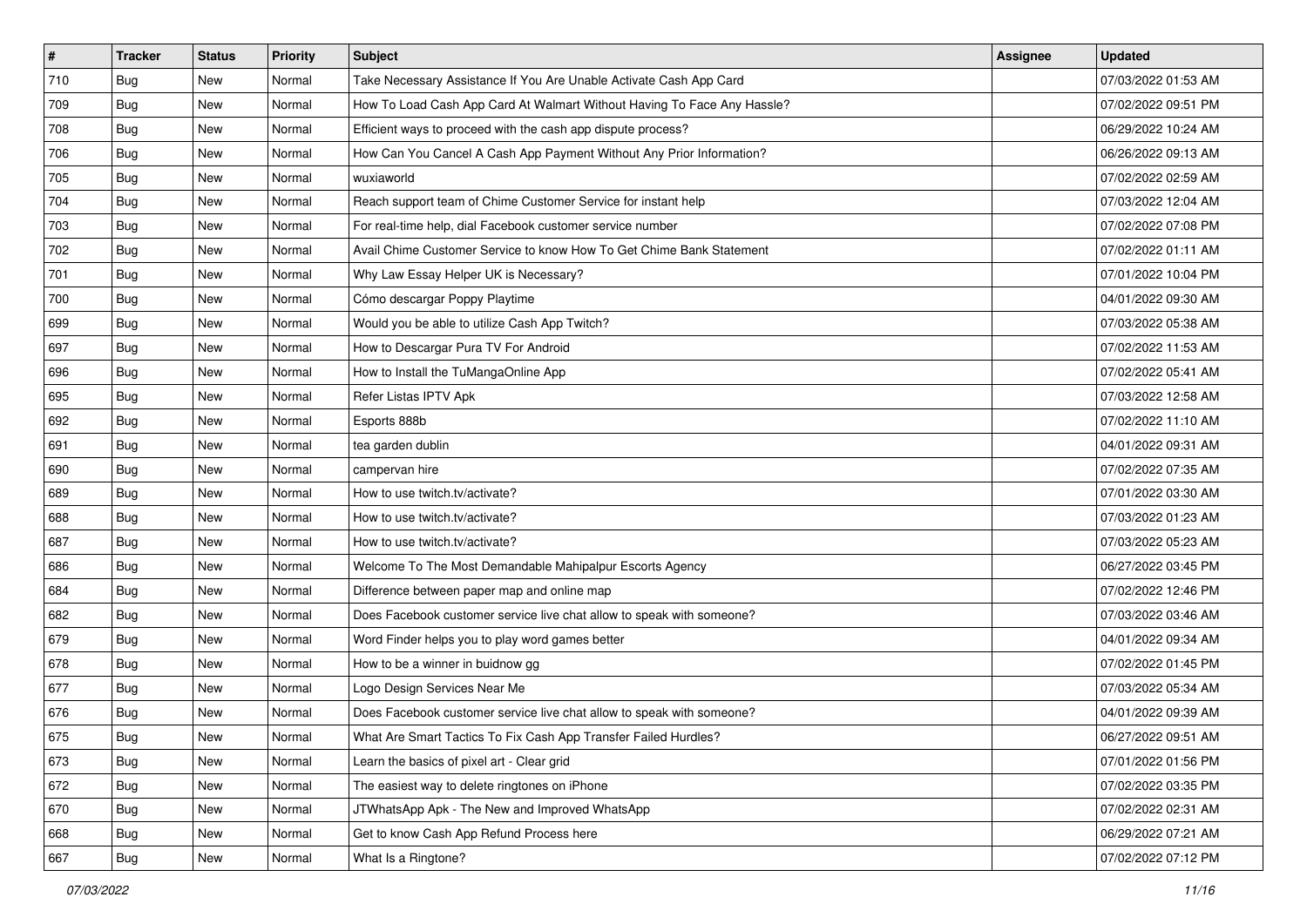| $\vert$ # | <b>Tracker</b> | <b>Status</b> | <b>Priority</b> | Subject                                                                          | <b>Assignee</b> | <b>Updated</b>      |
|-----------|----------------|---------------|-----------------|----------------------------------------------------------------------------------|-----------------|---------------------|
| 666       | Bug            | New           | Normal          | 470+ pages à colorier de Noël                                                    |                 | 07/02/2022 05:51 AM |
| 664       | Bug            | New           | Normal          | Tea TV Apk Download - The Best Way to Watch Movies Offline                       |                 | 07/02/2022 02:20 AM |
| 662       | Bug            | New           | Normal          | Oreo TV Download - The Easiest Way to Watch Live TV                              |                 | 07/01/2022 11:55 PM |
| 661       | Bug            | <b>New</b>    | Normal          | Turbo VPN MOD APK Download                                                       |                 | 07/03/2022 05:34 AM |
| 660       | Bug            | <b>New</b>    | Normal          | Anchovies Nutrition Facts And Health Benefits                                    |                 | 04/01/2022 09:40 AM |
| 659       | Bug            | New           | Normal          | Olive Oil Properties And Health Benefits                                         |                 | 07/03/2022 04:54 AM |
| 658       | Bug            | New           | Normal          | Watermelon Nutrition Facts And Health Benefits                                   |                 | 06/29/2022 06:46 PM |
| 657       | <b>Bug</b>     | New           | Normal          | Coconut Nutrition Facts And Health Benefits                                      |                 | 06/29/2022 05:05 PM |
| 656       | Bug            | <b>New</b>    | Normal          | Kiwi Nutrition Facts And Health Benefits                                         |                 | 07/02/2022 03:44 PM |
| 655       | Bug            | New           | Normal          | <b>Eggplant Health Benefits</b>                                                  |                 | 07/03/2022 02:18 AM |
| 653       | Bug            | New           | Normal          | Jujube (Jinjoles): Properties And Health Benefits                                |                 | 07/02/2022 08:17 PM |
| 652       | Bug            | New           | Normal          | Sesame Health Benefits                                                           |                 | 07/01/2022 11:21 PM |
| 651       | Bug            | <b>New</b>    | Normal          | Salmon Health Benefits                                                           |                 | 07/02/2022 12:54 PM |
| 650       | Bug            | <b>New</b>    | Normal          | <b>Cherries Health Benefits</b>                                                  |                 | 07/01/2022 03:20 PM |
| 645       | Bug            | New           | Normal          | thong tin chinh xac nhat hom nay                                                 |                 | 07/02/2022 10:14 AM |
| 644       | Bug            | New           | Normal          | <b>TeaTV App Review</b>                                                          |                 | 06/27/2022 11:47 AM |
| 643       | Bug            | New           | Normal          | Oreo TV Apk Download                                                             |                 | 07/02/2022 12:05 PM |
| 642       | Bug            | <b>New</b>    | Normal          | thong tin thoi tiet ngay hom nay                                                 |                 | 07/01/2022 11:27 PM |
| 641       | Bug            | New           | Normal          | Get Best Economics Dissertation Writing Service                                  |                 | 06/25/2022 10:04 AM |
| 640       | Bug            | New           | Normal          | play game with me                                                                |                 | 07/02/2022 02:38 AM |
| 639       | <b>Bug</b>     | New           | Normal          | thong tin chinh xac                                                              |                 | 07/02/2022 09:13 PM |
| 638       | Bug            | New           | Normal          | Run 3 game                                                                       |                 | 07/02/2022 06:04 PM |
| 636       | Bug            | <b>New</b>    | Normal          | What is the most popular furniture color?                                        |                 | 07/02/2022 09:47 PM |
| 635       | Bug            | New           | Normal          | Buy Steroids Online with OurMedicnes.com   Best Quality Steroids                 |                 | 07/02/2022 06:56 PM |
| 634       | Bug            | New           | Normal          | Buy Vidalista Tablets (Tadalafil) at [\$25 OFF + Free Shipping] Vidalistatablets |                 | 07/01/2022 06:59 AM |
| 633       | Bug            | <b>New</b>    | Normal          | How i can i solve my issue                                                       |                 | 04/01/2022 09:38 AM |
| 632       | Bug            | New           | Normal          | CheapestMedsShop   100% Safe Medicines Online in UK & AUS.                       |                 | 07/02/2022 05:41 AM |
| 631       | <b>Bug</b>     | New           | Normal          | How Can I Load Cash App Card at Walmart straight away?                           |                 | 06/26/2022 04:07 PM |
| 630       | Bug            | New           | Normal          | How Can I Load Cash App Card at Walmart straight away?                           |                 | 06/26/2022 12:04 AM |
| 629       | Bug            | New           | Normal          | How Can I Load Cash App Card at Walmart straight away?                           |                 | 07/02/2022 02:14 AM |
| 628       | <b>Bug</b>     | New           | Normal          | CV reviewing services!                                                           |                 | 07/01/2022 08:47 PM |
| 627       | <b>Bug</b>     | New           | Normal          | <b>HELO</b>                                                                      |                 | 07/02/2022 07:09 AM |
| 625       | Bug            | New           | Normal          | The best free online driving directions tool                                     |                 | 04/01/2022 09:28 AM |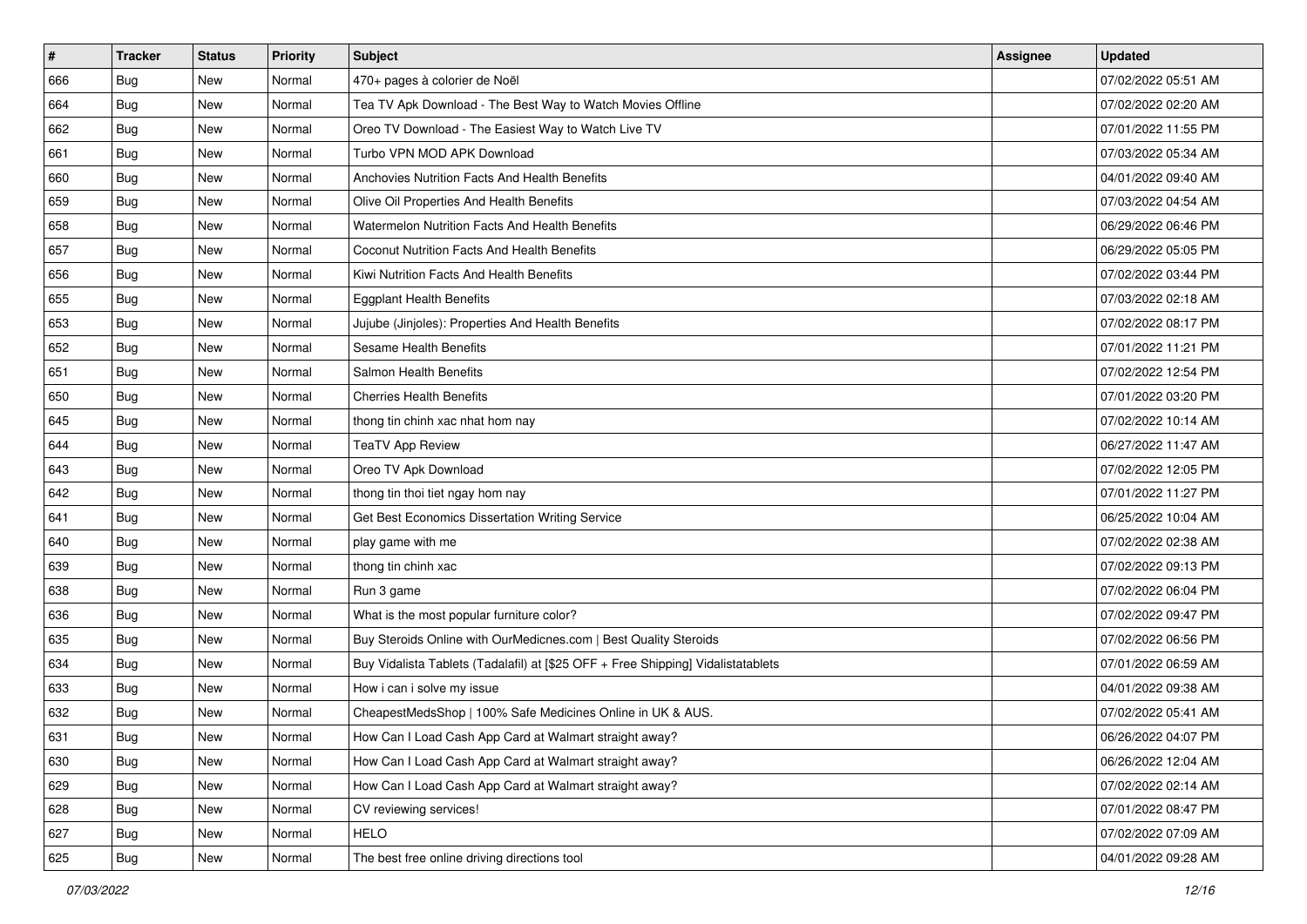| #   | <b>Tracker</b> | <b>Status</b> | <b>Priority</b> | <b>Subject</b>                                                                                                                                                                                                                                                        | <b>Assignee</b> | <b>Updated</b>      |
|-----|----------------|---------------|-----------------|-----------------------------------------------------------------------------------------------------------------------------------------------------------------------------------------------------------------------------------------------------------------------|-----------------|---------------------|
| 624 | Bug            | New           | Normal          | Use go with the Driving Directions for your go                                                                                                                                                                                                                        |                 | 07/01/2022 08:59 PM |
| 623 | Bug            | <b>New</b>    | Normal          | Listen to online radio stations for mobile phones                                                                                                                                                                                                                     |                 | 07/02/2022 02:39 AM |
| 622 | Bug            | New           | Normal          | CheapestMedsShop   100% Safe Medicines Online in UK & AUS.                                                                                                                                                                                                            |                 | 07/02/2022 01:33 AM |
| 621 | Bug            | New           | Normal          | Buy All Modafinil & Armodafinil Tablets @Buy Modafinil US                                                                                                                                                                                                             |                 | 07/03/2022 06:05 AM |
| 620 | Bug            | <b>New</b>    | Normal          | Viagra Meds: Fastest & Quick Delivery On Your Doorstep - USA                                                                                                                                                                                                          |                 | 06/28/2022 04:33 AM |
| 619 | Bug            | New           | Normal          | Online Trusted Medicine Store in US for Health - Genericmedsupply                                                                                                                                                                                                     |                 | 07/02/2022 07:04 PM |
| 618 | Bug            | <b>New</b>    | Normal          | Buy Steroids Online with OurMedicnes.com   Best Quality Steroids                                                                                                                                                                                                      |                 | 07/03/2022 04:38 AM |
| 617 | <b>Bug</b>     | New           | Normal          | Buy Vidalista Tablets (Tadalafil) at [\$25 OFF + Free Shipping] Vidalistatablets                                                                                                                                                                                      |                 | 07/01/2022 11:52 PM |
| 616 | Bug            | New           | Normal          | Buy Anavar Tablets   Anavar For Sale in USA, UK & Australia                                                                                                                                                                                                           |                 | 07/01/2022 10:36 PM |
| 615 | Bug            | New           | Normal          | CheapestMedsShop   100% Safe Medicines Online in USA UK & AUS.                                                                                                                                                                                                        |                 | 07/03/2022 01:09 AM |
| 614 | <b>Bug</b>     | New           | Normal          | Como baixar o MOD APK no celular                                                                                                                                                                                                                                      |                 | 07/02/2022 08:53 PM |
| 613 | Bug            | New           | Normal          | Buy Aspadol 100mg Tab Online in US, UK, AU   Erospharmacy                                                                                                                                                                                                             |                 | 07/03/2022 01:06 AM |
| 612 | Bug            | New           | Normal          | Luxury Slingshot Rental                                                                                                                                                                                                                                               |                 | 07/03/2022 05:49 AM |
| 607 | Bug            | New           | Normal          | Vex 5                                                                                                                                                                                                                                                                 |                 | 06/27/2022 11:24 PM |
| 604 | Bug            | New           | Normal          | <b>Idle Game Online</b>                                                                                                                                                                                                                                               |                 | 07/02/2022 12:45 AM |
| 603 | Bug            | New           | Normal          | Premiere gratuito da lista de IPTV                                                                                                                                                                                                                                    |                 | 06/29/2022 08:40 PM |
| 600 | Bug            | New           | Normal          | Play Store Pro                                                                                                                                                                                                                                                        |                 | 07/03/2022 12:51 AM |
| 599 | Bug            | <b>New</b>    | Normal          | Do you know how to delete cash app account from your computer?                                                                                                                                                                                                        |                 | 07/03/2022 07:12 AM |
| 598 | Bug            | New           | Normal          | Universo s / f Download                                                                                                                                                                                                                                               |                 | 07/02/2022 08:36 PM |
| 597 | Bug            | <b>New</b>    | Normal          | Universo s / f Download                                                                                                                                                                                                                                               |                 | 06/29/2022 08:19 PM |
| 596 | <b>Bug</b>     | New           | Normal          | <b>Kids Games</b>                                                                                                                                                                                                                                                     |                 | 06/27/2022 04:08 AM |
| 595 | <b>Bug</b>     | New           | Normal          | RFM Online - une révolution dans la gestion de l'identité numérique                                                                                                                                                                                                   |                 | 06/27/2022 11:06 PM |
| 593 | Bug            | New           | Normal          | Eiffel Spark Ultimate C2 SN series is a fully synthetic range of advanced performance engine oils blended in high<br>performance fully synthetic (PAO - polyalphaolefin) basestocks fortified with advanced technology additive system,<br>specifically formulated to |                 | 07/02/2022 03:26 PM |
| 592 | Bug            | <b>New</b>    | Normal          | Deezer Premium APK - Baixe músicas de qualquer lugar do mundo de graça                                                                                                                                                                                                |                 | 07/03/2022 08:21 AM |
| 591 | <b>Bug</b>     | New           | Normal          | How To Find Facebook Modifications For Your Spotify Premium Apk?                                                                                                                                                                                                      |                 | 07/01/2022 05:19 AM |
| 590 | <b>Bug</b>     | New           | Normal          | Follow proper initiatives to check my cash app card balance:                                                                                                                                                                                                          |                 | 07/02/2022 09:21 PM |
| 589 | Bug            | New           | Normal          | How can I get the cash app phone number of customer support?                                                                                                                                                                                                          |                 | 06/30/2022 12:20 AM |
| 588 | Bug            | New           | Normal          | YouTube Vanced Apk Manager App - Como instalá-lo                                                                                                                                                                                                                      |                 | 06/28/2022 10:56 PM |
| 587 | <b>Bug</b>     | New           | Normal          | Why Picsart Pro Offers Great Features                                                                                                                                                                                                                                 |                 | 07/03/2022 03:54 AM |
| 586 | <b>Bug</b>     | New           | Normal          | Best Modifications For Your Mobile Phone                                                                                                                                                                                                                              |                 | 07/01/2022 04:02 PM |
| 585 | Bug            | New           | Normal          | What is cash app help number?                                                                                                                                                                                                                                         |                 | 06/26/2022 06:21 PM |
| 584 | <b>Bug</b>     | New           | Normal          | Want the cash app customer service number to check balance?                                                                                                                                                                                                           |                 | 07/02/2022 07:36 PM |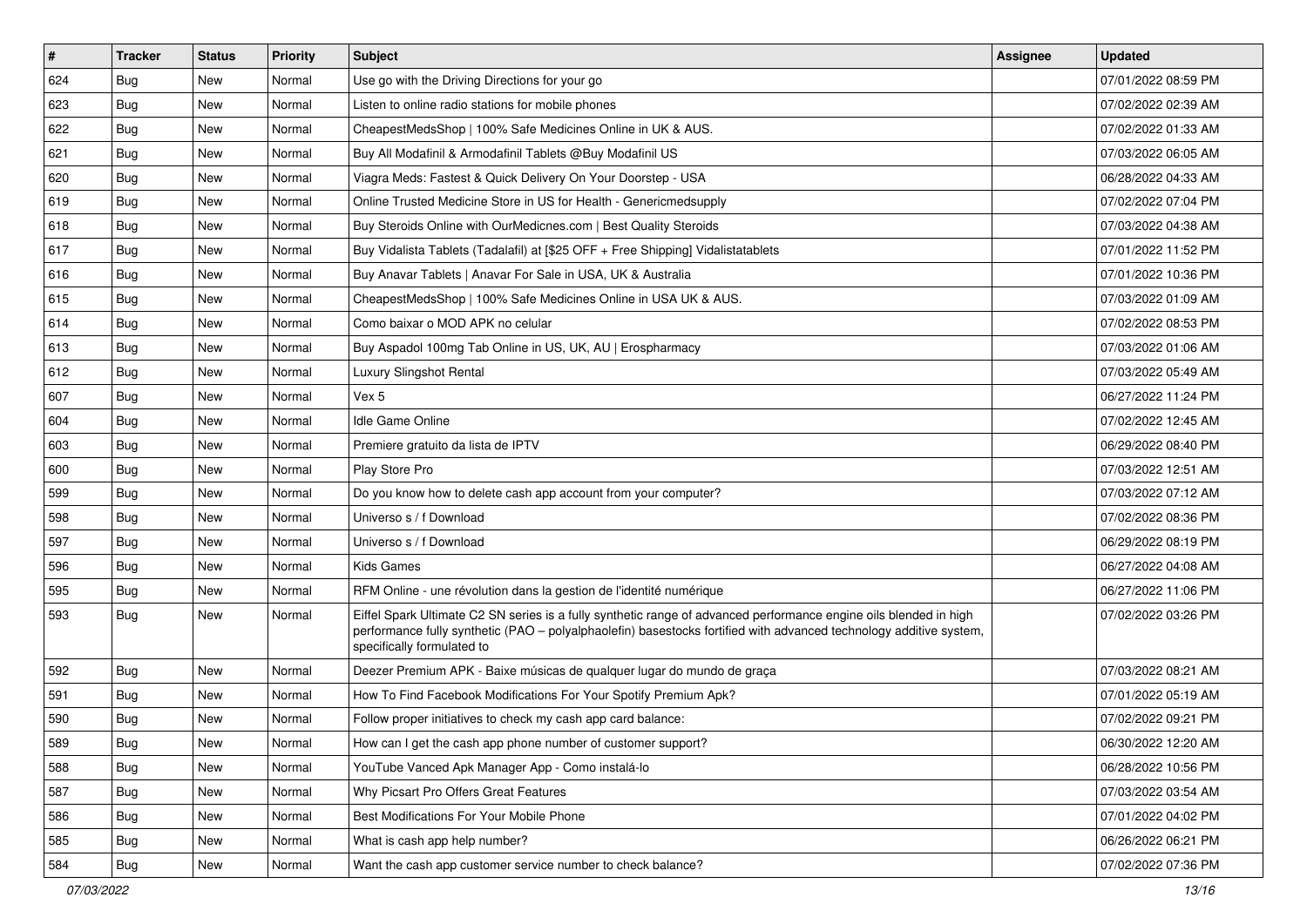| $\vert$ # | <b>Tracker</b> | <b>Status</b> | Priority | Subject                                                                                                                                                                                                                                           | <b>Assignee</b> | <b>Updated</b>      |
|-----------|----------------|---------------|----------|---------------------------------------------------------------------------------------------------------------------------------------------------------------------------------------------------------------------------------------------------|-----------------|---------------------|
| 581       | <b>Bug</b>     | New           | Normal   | E-Learning Course Help                                                                                                                                                                                                                            |                 | 07/01/2022 11:55 PM |
| 577       | Bug            | New           | Normal   | Follow these easy steps to make Admiral Casino Login                                                                                                                                                                                              |                 | 07/02/2022 12:10 AM |
| 576       | Bug            | New           | Normal   | So laden Sie ein Instagram-Bild herunter                                                                                                                                                                                                          |                 | 06/30/2022 06:17 PM |
| 574       | <b>Bug</b>     | New           | Normal   | How to fix the Epson printer offline issue due to a wired connection?                                                                                                                                                                             |                 | 06/29/2022 10:23 AM |
| 573       | <b>Bug</b>     | New           | Normal   | Experimente lo mejor en la aplicación Apk de juegos gratis                                                                                                                                                                                        |                 | 06/29/2022 05:48 PM |
| 568       | <b>Bug</b>     | New           | Normal   | Instale a versão mais recente do YouTube Premium                                                                                                                                                                                                  |                 | 07/02/2022 03:07 AM |
| 567       | Bug            | New           | Normal   | Singapore assignment help                                                                                                                                                                                                                         |                 | 07/02/2022 01:44 PM |
| 566       | <b>Bug</b>     | New           | Normal   | Kinemaster Pro Download - los App Review                                                                                                                                                                                                          |                 | 04/01/2022 09:27 AM |
| 565       | Bug            | New           | Normal   | How To Install RepelisPlus On Your Android Phone?                                                                                                                                                                                                 |                 | 06/30/2022 02:26 PM |
| 564       | Bug            | New           | Normal   | How To Install RepelisPlus On Your Android Phone?                                                                                                                                                                                                 |                 | 07/02/2022 11:29 PM |
| 563       | Bug            | New           | Normal   | Understanding the Difference Between Free and Paid Mod Apks                                                                                                                                                                                       |                 | 07/03/2022 04:16 AM |
| 562       | Bug            | New           | Normal   | Learn Basic Mahjong Rules                                                                                                                                                                                                                         |                 | 07/02/2022 01:30 AM |
| 561       | Bug            | <b>New</b>    | Normal   | Enjoy the Full YouTube Premium Experience With YouTube Premium Membership                                                                                                                                                                         |                 | 07/03/2022 07:38 AM |
| 560       | <b>Bug</b>     | New           | Normal   | Whatsapp Aero - Make Your Phone Auto Connect                                                                                                                                                                                                      |                 | 04/01/2022 09:28 AM |
| 556       | Bug            | <b>New</b>    | Normal   | Play Game Mod Apk With Your Friends                                                                                                                                                                                                               |                 | 07/02/2022 07:36 PM |
| 555       | Bug            | New           | Normal   | web design development in hyderabad                                                                                                                                                                                                               |                 | 07/02/2022 01:13 AM |
| 554       | <b>Bug</b>     | New           | Normal   | XvideoStudio Video Editor APK Free Download on TechToDown                                                                                                                                                                                         |                 | 07/03/2022 05:10 AM |
| 553       | Bug            | New           | Normal   | Cinema HD APK - Free Movie Enjoyment App on Android                                                                                                                                                                                               |                 | 07/02/2022 02:55 AM |
| 551       | <b>Bug</b>     | New           | Normal   | Why Do Students Need Online Best Dissertation Writing Services?                                                                                                                                                                                   |                 | 07/01/2022 10:05 PM |
| 550       | Bug            | <b>New</b>    | Normal   | Nederland FM - beste manieren om naar internationale radio op internet te luisteren                                                                                                                                                               |                 | 06/29/2022 12:06 AM |
| 549       | <b>Bug</b>     | New           | Normal   | Radio Luisteren                                                                                                                                                                                                                                   |                 | 07/02/2022 01:24 AM |
| 548       | <b>Bug</b>     | New           | Normal   | Web N Logo Design                                                                                                                                                                                                                                 |                 | 06/28/2022 08:24 AM |
| 547       | Bug            | New           | Normal   | Get rid of the issue of cash app down by calling experts.                                                                                                                                                                                         |                 | 07/02/2022 12:17 AM |
| 544       | Bug            | New           | Normal   | Hey! I had a very cool idea to order our general picture on canvas for my family as a gift. But couldn't find a good<br>one. Once my friend advised me this article in which I found what I was looking for and gave a cool gift to my<br>family. |                 | 06/27/2022 04:10 AM |
| 542       | <b>Bug</b>     | New           | Normal   | Web N Logo Design                                                                                                                                                                                                                                 |                 | 07/03/2022 05:19 AM |
| 541       | Bug            | New           | Normal   | How to fix the cash app payment failed errors?                                                                                                                                                                                                    |                 | 07/02/2022 09:30 AM |
| 540       | Bug            | New           | Normal   | Why Haven't I Received My Cash App Card? Can I get t the reasons behind it                                                                                                                                                                        |                 | 06/29/2022 09:42 AM |
| 539       | Bug            | New           | Normal   | Do you want to know how to activate cash card through phone number?                                                                                                                                                                               |                 | 04/01/2022 09:25 AM |
| 538       | <b>Bug</b>     | New           | Normal   | Will cash app refund money if scammed quickly?                                                                                                                                                                                                    |                 | 06/27/2022 10:25 AM |
| 537       | <b>Bug</b>     | New           | Normal   | Get tech assistance with customer support on ATT Yahoo email login issue.                                                                                                                                                                         |                 | 07/02/2022 02:26 AM |
| 533       | <b>Bug</b>     | New           | Normal   | How to complete the homework assignments in economics in the easiest way?                                                                                                                                                                         |                 | 06/30/2022 07:33 PM |
| 532       | <b>Bug</b>     | New           | Normal   | My Assignment Help                                                                                                                                                                                                                                |                 | 07/02/2022 07:00 PM |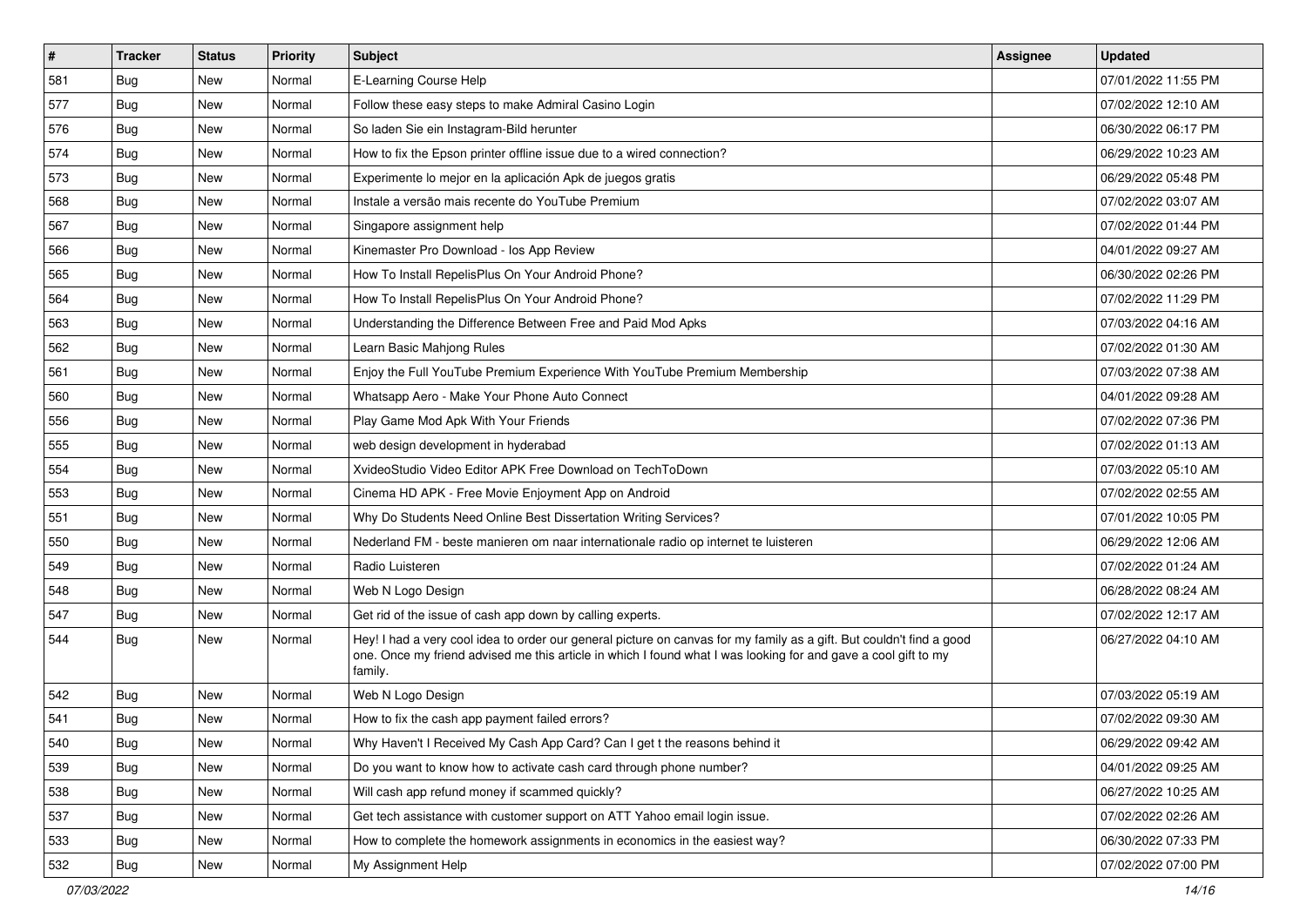| $\vert$ # | <b>Tracker</b> | <b>Status</b> | Priority | Subject                                                                                  | <b>Assignee</b> | <b>Updated</b>      |
|-----------|----------------|---------------|----------|------------------------------------------------------------------------------------------|-----------------|---------------------|
| 529       | <b>Bug</b>     | New           | Normal   | Thop TV APK - Free Download for Android                                                  |                 | 07/02/2022 08:56 AM |
| 528       | Bug            | New           | Normal   | Korean Mag                                                                               |                 | 07/02/2022 07:48 PM |
| 526       | Bug            | New           | Normal   | Soundcloud to mp3 converter - Download Soundcloud songs                                  |                 | 07/02/2022 10:23 PM |
| 525       | Bug            | New           | Normal   | If you don't have a QR code: How to activate cash app card in app                        |                 | 07/03/2022 05:33 AM |
| 524       | Bug            | New           | Normal   | How Does Google Account Recovery Work If Your Account Is Hacked?                         |                 | 07/02/2022 11:49 PM |
| 520       | Bug            | New           | Normal   | What Is The Major Role Of Cash.app/Help and Support Page?                                |                 | 07/03/2022 07:21 AM |
| 519       | Bug            | New           | Normal   | Are you finding online UK Assignment writers?                                            |                 | 07/03/2022 07:03 AM |
| 518       | <b>Bug</b>     | New           | Normal   | How To Check The Balance Of Cash App Account By Taking Cash App Support?                 |                 | 07/01/2022 01:39 AM |
| 517       | Bug            | New           | Normal   | Proficient tips to take help of cash app support professionals:                          |                 | 07/01/2022 09:28 PM |
| 516       | Bug            | New           | Normal   | Does Cash App Help To Get Cash App Refund Without Any Interruption?                      |                 | 06/29/2022 05:12 PM |
| 515       | Bug            | New           | Normal   | Fragment Nike Dunk High Tokyo Fake                                                       |                 | 07/03/2022 03:44 AM |
| 514       | Bug            | New           | Normal   | Trans-Caribbean                                                                          |                 | 07/02/2022 07:41 PM |
| 512       | Bug            | New           | Normal   | The Importance Of Using Custom Writing Services                                          |                 | 07/03/2022 06:05 AM |
| 508       | Bug            | New           | Normal   | hire a professional dissertation help                                                    |                 | 07/03/2022 06:04 AM |
| 507       | Bug            | New           | Normal   | central.bitdefender.com                                                                  |                 | 07/03/2022 06:33 AM |
| 506       | Bug            | New           | Normal   | www.trendmicro.com/activate                                                              |                 | 07/02/2022 08:49 PM |
| 505       | Bug            | New           | Normal   | www.trendmicro.com/activate                                                              |                 | 07/03/2022 08:01 AM |
| 504       | Bug            | New           | Normal   | A beginner should always look for online Java assignment help!                           |                 | 07/02/2022 07:23 PM |
| 503       | Bug            | New           | Normal   | Youtube Premium Apk free download for Android                                            |                 | 07/03/2022 07:45 AM |
| 502       | Bug            | New           | Normal   | Les instructions pour définir des sonneries pour iPhone sont simples et faciles à suivre |                 | 07/02/2022 02:00 PM |
| 497       | Bug            | New           | Normal   | Fake Nike Dunk Low Off-White Lot 50                                                      |                 | 07/02/2022 06:41 PM |
| 496       | Bug            | New           | Normal   | What is Live NetTV?                                                                      |                 | 07/03/2022 06:41 AM |
| 495       | Bug            | New           | Normal   | Twitch Clip Downloader Download Twitch Clips Online 2021                                 |                 | 07/03/2022 05:27 AM |
| 494       | <b>Bug</b>     | New           | Normal   | <b>Buy Discussion Post</b>                                                               |                 | 07/03/2022 08:05 AM |
| 492       | Bug            | New           | Normal   | HD Streamz MOD APK v3.5.5 (Keine Werbung)                                                |                 | 07/03/2022 03:14 AM |
| 490       | Bug            | New           | Normal   | Unlock cash app account by getting quick solutions from the technical executives         |                 | 07/03/2022 07:21 AM |
| 489       | <b>Bug</b>     | New           | Normal   | Get cash app refund instantly if sent to the wrong person                                |                 | 07/03/2022 07:58 AM |
| 488       | I Bug          | New           | Normal   | Quick solution to solve cash app dispute by the technical team                           |                 | 07/03/2022 05:02 AM |
| 487       | Bug            | New           | Normal   | Cheap Fake Dunks                                                                         |                 | 07/03/2022 04:59 AM |
| 484       | Bug            | New           | Normal   | UK best essay writing service                                                            |                 | 07/03/2022 12:53 AM |
| 483       | Bug            | New           | Normal   | UK best essay writing service                                                            |                 | 07/02/2022 09:00 PM |
| 482       | <b>Bug</b>     | New           | Normal   | <b>Text Window</b>                                                                       |                 | 07/03/2022 07:02 AM |
| 481       | <b>Bug</b>     | New           | Normal   | Nur Online Shop                                                                          |                 | 06/29/2022 03:52 PM |